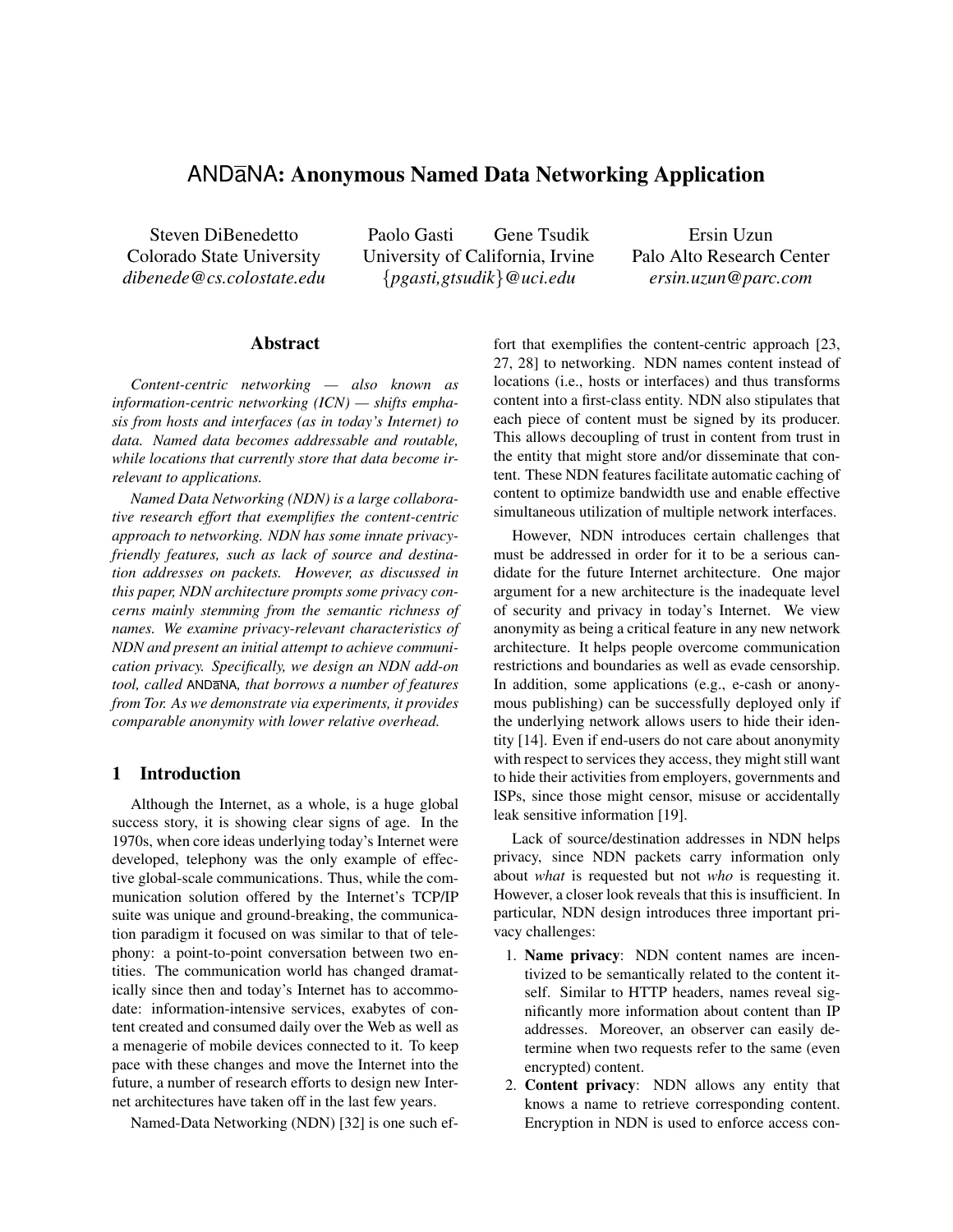trol and is not applied to publicly available content. Thus, consumers wanting to retrieve public content cannot rely on encryption to hide what they access.

- 3. Cache privacy: as with current web proxies, network neighbors may learn about each others' content access using timing information to identify cache hits.
- 4. Signature privacy: since digital signatures in NDN content packets are required to be publicly verifiable, identity of a content signer may leak sensitive information.

In this paper, we attempt to address these challenges. We present an initial approach, called ANDaNA that can be viewed as an adaptation of onion routing to NDN. Our approach is in-line with NDN principles. It is designed to take advantage of NDN strengths and work around its weaknesses. We optimized ANDaNA for small- to medium-size interactive communication – such as webbrowsing and instant messaging – that are characterized by moderate amounts of low-latency traffic [11].

We provide a security analysis of the proposed approach under a realistic adversarial model. Specifically, we define anonymity and unlinkability under this security model and show that these properties hold for ANDaNA. Moreover, ANDaNA is secure with fewer anonymizing router hops than Tor. We prototyped ANDaNA and assessed its performance via experiments over a network testbed. Results show that ANDaNA introduces less overhead than Tor, especially, for anticipated traffic patterns.

We believe that this work is both timely and important. The former – because of the recent surge of interest in content-centric networking and NDN being a good example of this paradigm. (Also, while NDN is sufficiently mature to have a functional prototype suitable for experimental use, it is still at an early enough stage to be open to change.) The latter – because it represents the first attempt to identify and address privacy problems in a viable candidate for the future Internet architecture.

Before discussing details of our approach, we present further motivation for this work.

Why NDN? There are multiple efforts to develop new content-centric architectures and NDN is only one of those. We focus on NDN because it stands out in several aspects. First, it combines some revolutionary ideas about content-based routing that have attracted considerable attention from the networking research community. Second, it builds upon an open-source code-base called CCNx [12], that is led and continuously maintained by an industrial research lab (PARC). At the time of this writing (summer 2011), NDN is one of the very few content-centric architectural proposals with a reasonably mature prototype available to the research community.<sup>1</sup> Third, NDN is one of only four projects selected by NSF Future Internet Architectures (FIA) program [20].

On the other hand, NDN is an on-going research project and is thus subject to continuous change. However, we believe that it represents a good example of content-centric networking design and at least some of its concepts will influence the future of networking. More importantly, ideas, techniques and analysis discussed in this paper are not specific, or limited to, NDN; they are applicable to a wide range of designs, including host-, location- and content-addressable networks.

Approach. NDN follows the proven design principle of IP and claims to be the "thin waist" of the communications protocol stack. Thus, pushing security or privacy services (that are not critical for all types of communication) into this thin waist would contradict its design principle. Consequently, as in the case of IP, we believe that privacy tools should run on top of NDN. Looking at privacy and anonymity techniques in today's Internet, one well-established approach is an overlay anonymization network, exemplified by Tor [18]. Tor and its relatives employ layers of concentric encryption and intermediate nodes responsible for peeling off layers as packets travel through the overlay. This is commonly referred to as onion routing. Our approach falls into roughly the same category. However, as we discover and discuss in this paper, the task of adapting an anonymization overlay approach to NDN is not as simple as it might initially seem.

Scope. The primary focus of this paper is privacy. Security and other features of NDN are taken as given without justifying their existence. A number of important NDN-related security topics are out of scope of this paper, including: trust management, certification and revocation of credentials as well as routing security.

Organization. We start with NDN overview and privacy analysis in Section 2. Section 3 summarizes related work, followed by the description of ANDaNA in Section 4. Section 5 introduces a formal model for provable anonymity and security analysis of ANDaNA. Implementation details and performance evaluation results are discussed in Section 6. The paper concludes in Section 7.

# 2 NDN Overview

NDN [32] is a communication architecture based on named content.<sup>2</sup> Rather than addressing content by its location, NDN refers to it by name. Content name is composed of one or more variable-length components that are opaque to the network. Component

<sup>&</sup>lt;sup>1</sup>We are aware of only two other content-centric architecture proposals – [33] and [36] – that have public prototypes.

<sup>&</sup>lt;sup>2</sup>Note that we use the terms "content" and "data" interchangeably throughout this paper.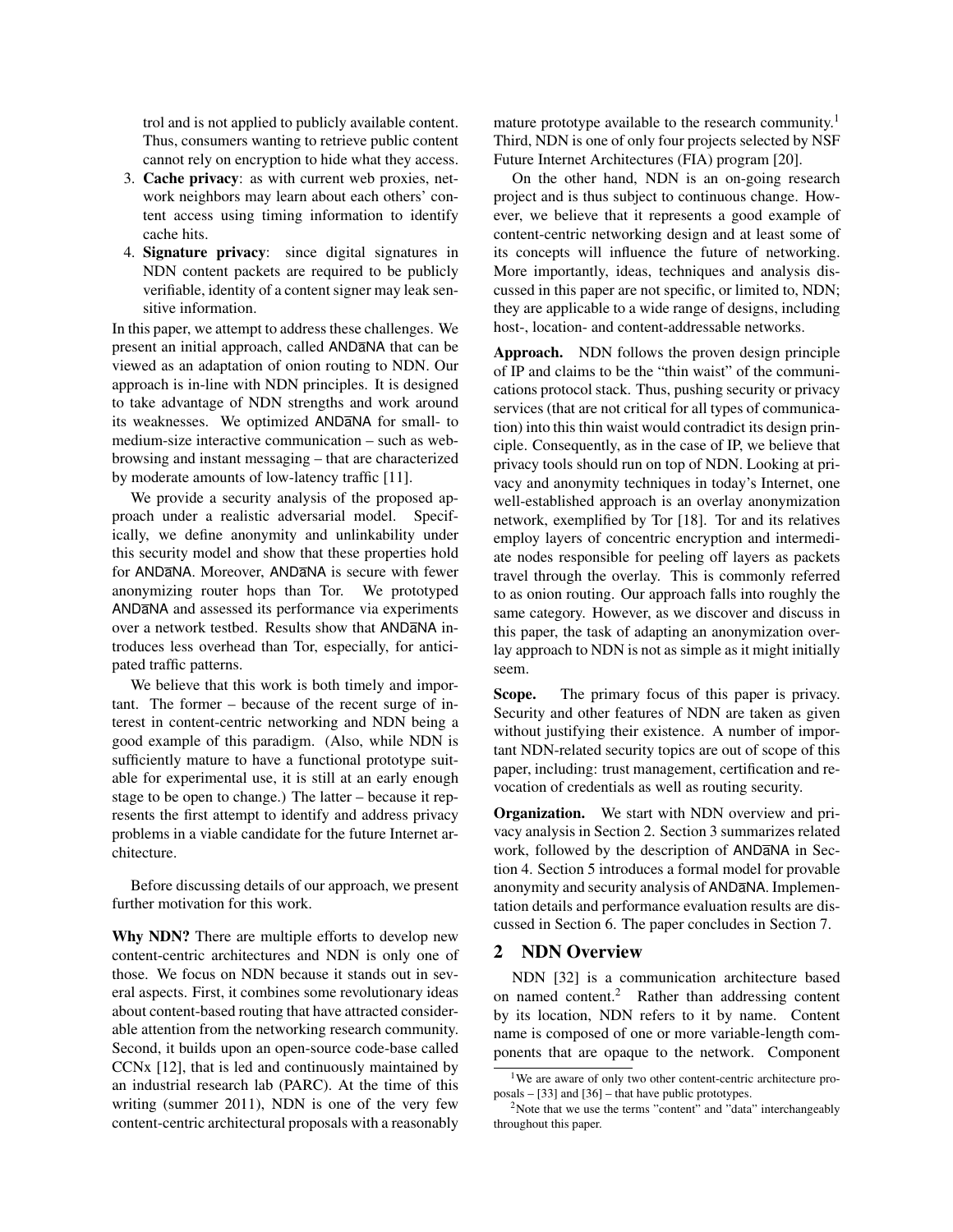boundaries are explicitly delimited by "/". For example, the name of a CNN news content might be: /ndn/cnn/news/2011aug20. Large pieces of content can be split into fragments with predictable names: fragment 137 of a YouTube video could be named: /ndn/youtube/videos/video-749.avi/137.

Since the main abstraction is content, there is no explicit notion of "hosts" in NDN. (However, their existence is assumed.) Communication adheres to the *pull* model: content is delivered to consumers only upon explicit request. A consumer requests content by sending an *interest* packet. If an entity (a router or a host) can "satisfy" a given interest, it returns the corresponding *content* packet. Interest and content are the only types of packets in NDN. A content packet with name X in NDN is never forwarded or routed unless it is preceded by an interest for name  $X<sup>3</sup>$ 

When a router receives an interest for name X and there are no pending interests for the same name in its PIT (Pending Interests Table), it forwards this interest to the next hop according to its routing table. For each forwarded interest, a router stores some state information, including the name in the interest and the interface on which it was received. However, if an interest for X arrives while there is an entry for the same name in the PIT, the router collapses the present interest (and any subsequent ones for X) storing only the interface on which it was received. When content is returned, the router forwards it out on all interfaces where an interest for X has been received and flushes the corresponding PIT entry. Note that, since no additional information is needed to deliver content, an interest does not carry a source address. More detailed discussion of NDN routing can be found in [27].

In NDN, each network entity can provide content caching, which is limited only by resource availability. For popular content, this allows interests to be satisfied from cached copies distributed over the network, thus maximizing resource utilization. NDN deals with content authenticity and integrity by making digital signatures mandatory on all content packets. A signature binds content with its name, and provides origin authentication no matter how or from where it is retrieved. NDN calls entities that publish new content *producers*. Whereas, as follows from the above discussion, entities that request content are called *consumers*. (Consumers and producers are clearly overlapping sets.) Although content signature verification is optional in NDN, a signature must be verifiable by any NDN entity. To make this possible, content packets carry additional metadata,

such as the ID of the content publisher and information on locating the public key needed for verification. Public keys are treated as regular content: since all content is signed, each public key content is effectively a "certificate". NDN does not mandate any particular certification infrastructure, relegating trust management to individual applications.

Private or restricted content in NDN is protected via encryption by the content publisher. Once content is distributed unencrypted, there is no mechanism to apply subsequent encryption. Specific applications may provide a means to explicitly request encryption of content by publishers. However, NDN does not currently allow consumers to selectively conceal content corresponding to their interests.

From the privacy perspective, lack of source and destination addresses in NDN packets is a clear advantage over IP. In practice, this means that the adversary that eavesdrops on a link close to a content producer can not immediately identify the consumer(s) who expressed interest in that content. Moreover, two features of standard NDN routers: (1) content caching and (2) collapsing of redundant interests, reduce the utility of eavesdropping near a content producer since not all interests for the same content reach its producer.

On the other hand, NDN provides no protection against an adversary that monitors local activity of a specific consumer. As most content names are expected to be semantically relevant to content itself, interests can leak a lot of information about the content they aim to retrieve. To mitigate this issue, NDN allows the use of "encrypted names", whereby a producer encrypts the tail-end (a few components) of a name  $[27]$ . <sup>4</sup> However, this simple approach does not provide much privacy: the adversary can link multiple interests for the same content – or those sharing the same name prefix – issued by different consumers. Moreover, an adversary can always replay an interest to see what (possibly cached) content it returns, even if a name of content is not semantically relevant.

# 3 Related Work

The goal of anonymizing tools and techniques is to decouple actions from entities that perform them. The most basic approach to anonymity is to use a trusted anonymizing proxy. A proxy is typically interposed between a sender and a receiver in order to hide identity of the former from the latter. The Anonymizer [3] and Lucent Personalized Web Assistant [22] are examples of this approach. While relatively efficient, it is susceptible to a (local) passive adversary that monitors all proxy ac-

<sup>&</sup>lt;sup>3</sup>Strictly speaking, content named  $X' \neq X$  can be delivered in response to an interest for X but only if X is a prefix of  $X'$ . As an example, the full name of each content packet contains the hash of that content; however, this hash value is usually not known to consumers and is typically omitted from interests.

<sup>4</sup>For example, a name such as: /ndn/xerox/parc/Alice/family/photos/Hawaii might be replaced with /ndn/xerox/parc/Alice/**encrypted-part**.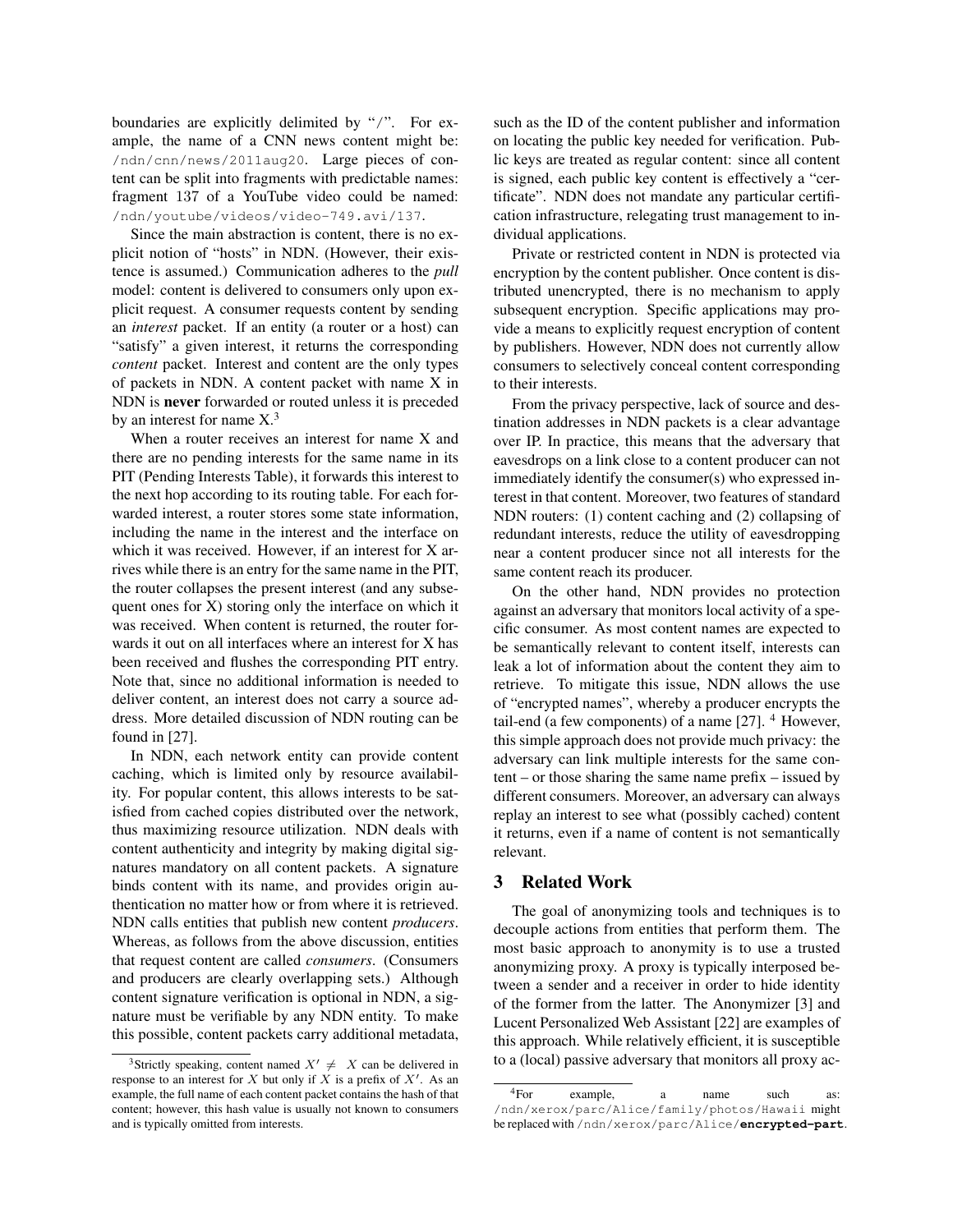tivity. Also, a centralized proxy necessitates centralized (global) trust and represents a single point of failure.

A more sophisticated decentralized approach is used in mix networks [13]. Typically, a mix network achieves anonymity by repeatedly routing a message from one proxy to another, such that the message gradually loses any relationship with its originator. Messages must be made unintelligible to potentially untrusted intermediate nodes. Chaum's initial proposal [13] defines an anonymous email system, wherein a sender envelops a message with several concentric layers of public key encryption. The resulting message is then forwarded to a sequence of *mix* servers, that gradually remove one layer of encryption at a time and forward the message to the next mix server.

Subsequent research generally falls into two classes: delay-tolerant applications (e.g. email, file sharing) and real-time or low-latency applications (e.g. web browsing, VoIP, SSH). These two classes achieve different tradeoffs between performance (in terms of latency and bandwidth) and anonymity. For example, Babel [24], Mixmaster [30] and Mixminion [16] belong to the first category. Their goal is to provide anonymity with respect to the *global eavesdropper* adversary. Each mix introduces spurious traffic and randomized traffic delays in order to inhibit correlation between input and output traffic. However, unpredictable traffic characteristics and high delays make these techniques unsuitable for many applications.

Low-latency anonymizing networks are at the other end of the spectrum. They try to minimize extra latency by forwarding traffic as fast as possible. Because of this, strategies used in anonymization of delay-tolerant traffic – batching (delaying) and re-ordering of traffic in mixes, as well as introduction of decoy traffic — are generally not applicable. For example, [40] shows how traffic patterns can be used for de-anonymization in low-latency anonymity systems. Notable low-latency tools are summarized below.

Crowds [37] is a low-latency anonymizing network for HTTP traffic. It differs from traditional mix-based approaches as it lacks layered encryption. For each message it receives, an anonymizer probabilistically chooses to either forward it to a random next hop within the Crowds network or deliver it to its final destination. Since messages are not encrypted, Crowds is vulnerable to local eavesdroppers and predecessor attacks [43].

Morphmix [38, 39] is a fully distributed peer-topeer mix network that uses layered encryption. Unlike Crowds, it does not require a lookup service to keep track of all participating nodes. Senders selects the first anonymizer and each anonymizer along an "anonymous tunnel" picks the next hop to dynamically build tunnels. Tarzan [21] is another fully distributed peer-to-peer mix

network. It builds a universally verifiable set of neighbors (called mimics) for every node to keep track of other other Tarzan participants. Every node selects its mimics pseudo-randomly.

Tor [18] is the best-known and most-used low-latency anonymizing tool. It is based on onion routing and layered encryption. Tor uses a central directory to locate participating nodes and requires users to build a three-hop anonymizing circuit by choosing three random nodes. The first is called the *guard*, the second – the *middle*, and the third — *exit* node. Once set up, each circuit in Tor lasts about 10 minutes. For better performance, bandwidth available to nodes is taken into account during circuit establishment and multiple TCP connections are multiplexed over one circuit. Communication between Tor nodes is secured via SSL. However, Tor does not introduce any decoy traffic or randomization to hide traffic patterns. Another anonymization tool, I2P [26], adopts many ideas of Tor, while using a distributed untrusted directory service to keep track of its participants. I2P also replaces Tor's circuit-switching operation with packet-switching to achieve better load balancing and fault-tolerance.

A consumer privacy technique for Information-Centric Networks (ICNs) is proposed in [4]. Instead of using encryption, it leverages cooperation from content producers and requires them to mix sensitive information with so-called "cover" content. This approach requires producers to cooperate and store a large amount of cover traffic. It also does not provide consumerproducer unlinkability or protection against malicious producers.

Telex [44] is an alternative to mix networks designed to evade state-level censorship. It uses steganographic techniques to hide messages in SSL handshakes. Users connect to innocuous-looking unblocked websites through SSL. Sympathetic ISP-s that forward user's traffic recover hidden messages and deliver them to the intended destination. While novel, this approach presents significant deployment challenges and requires support from the network infrastructure. Furthermore, the threat model in Telex is quite different from that of the other anonymizing tools presented above. Moreover, established TCP fingerprinting techniques can easily detect differences between a Telex station and a censored website. Another analogous technique – called Cirripede [25] – was recently proposed.

# 4 ANDaNA

ANDaNA is a onion routing overlay network, built on top of NDN, that provides privacy and anonymity to consumers. In particular, ANDaNA prevents adversaries from linking consumers with the content they are retrieving. Following the terminology introduced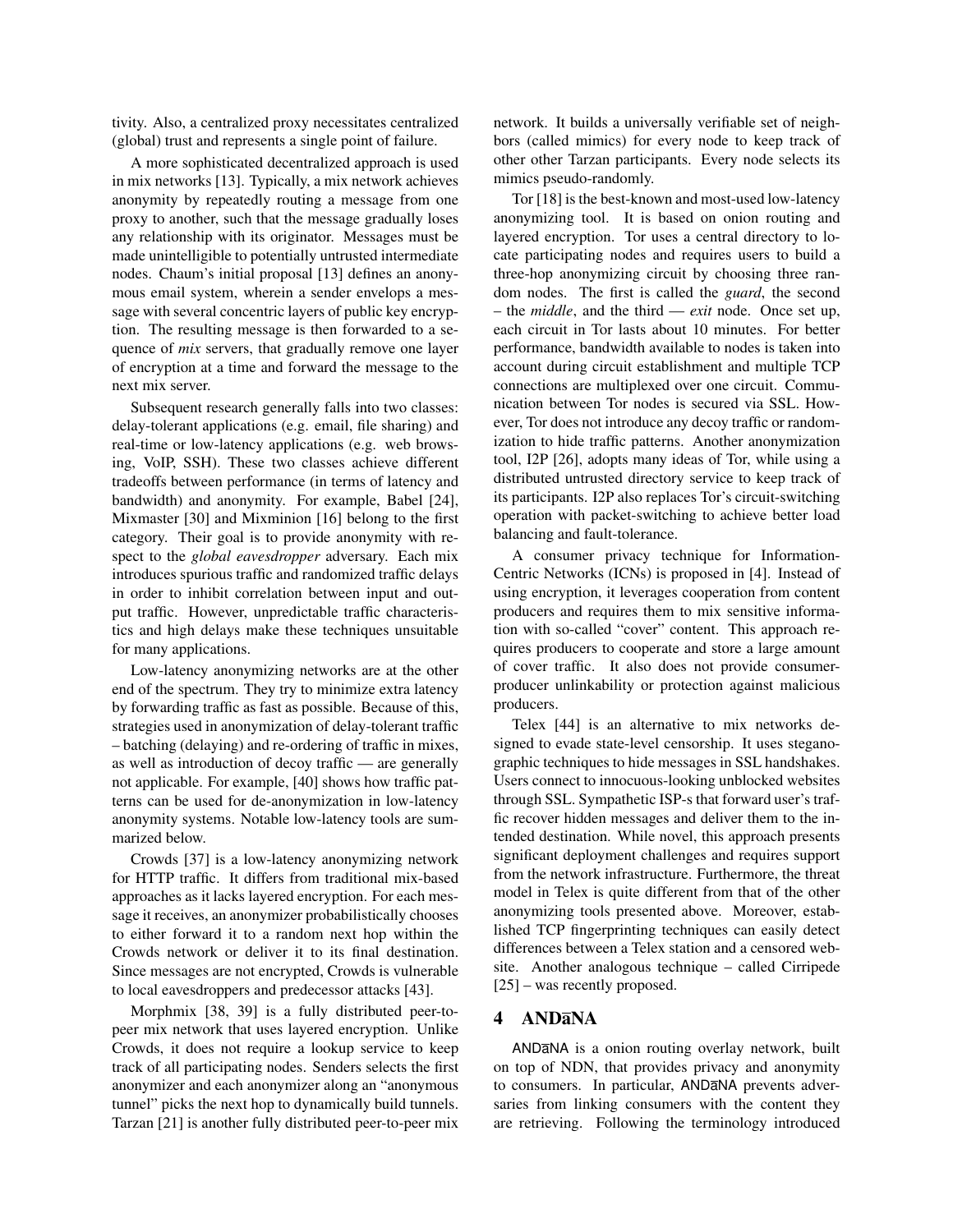in [37], ANDaNA provides *beyond suspicion*<sup>5</sup> degree of anonymity to its users.

ANDaNA uses multiple concentric layers of encryption and routes messages from consumers through a chain of at least two onion routers. Each router removes a layer of encryption and forwards the decrypted messages to the next hop. Due to its low-latency focus, ANDaNA does not guarantee privacy in presence of a global eavesdropper. However, since it is geared for a world-wide (or at least geographically distributed) network spanning a multitude of administrative domains, the existence of such an adversary is unlikely. For this reason, we restrict the adversarial capabilities to eavesdropping on, injecting, removing or modifying messages on a subset of available links. An adversary can compromise NDN routers and ANDaNA nodes at will. Nonetheless, consumers benefit from anonymity as long as they use at least one non-compromised ANDaNA node. Details of our adversarial model and formal privacy guarantees are discussed in Section 5.

### 4.1 Design

We now present two techniques — *asymmetric* and *session-based* — that provide privacy and anonymity for NDN traffic. Traffic is routed through *ephemeral circuits*, that are defined as a pair of distinct anonymizing routers (ARs). An AR is a NDN node (e.g. a router or a host) that chooses to be part of ANDaNA. An ephemeral circuit transports only one (or only a few) encrypted interest(s). It disappears either when the corresponding content gets delivered, or after a short timeout (hence "*ephemeral*"). A timeout interval is needed so that the consumer can re-issue the same encrypted interest in case of packet loss. We refer to the first AR as *entry router* and the second – as *exit router*. They must not belong to the same administrative domain and must not share the same name prefix. Optionally, consumers can select ARs according to some parameters, such as advertised bandwidth, availability or average load. As pointed out in [5, 31], there is a well know natural tension between non-uniform (i.e. performance-driven) choice of routers and anonymity. Consumers should consider this when selecting ARs.

To build an ephemeral circuit, a consumer retrieves the list of ARs and corresponding public keys. Although we do not mandate any particular technique, a consumer can retrieve this list using, e.g., a directory service [18] or a decentralized (peer-to-peer) mechanism. AR public keys can be authenticated using decentralized techniques (such as web-of-trust [2]) or a PKI infrastructure.<sup>6</sup>

A prospective AR joins ANDaNA by advertising its public key, together with its identity defined as: namespace, organization and public key fingerprint. An AR also publishes auxiliary information, such as total bandwidth, average load, and uptime.

As mentioned earlier, both interest and content packets leak information. Even if names in interests are hidden, three components of content packets — signatures, names and content itself — contain potentially sensitive information. Of course, content producers could simply generate a new key-pair to sign each content packet. This would be impractical, since high costs of key generation and distribution would make it difficult for consumers to authenticate content. (Note that key-evolving schemes [8] do not help, since verification keys generally evolve in a way that is predictable to all parties, including the adversary.) Alternatively, the original content signature could be replaced with that generated by an AR. However, this would preclude end-to-end content verifiability and thus break the NDN trust model.

For this reason, ANDaNA implements encrypted encapsulation of original content, using two symmetric keys securely distributed by the consumer to the ARs during setup of the ephemeral circuit. Upon receiving a content packet, the exit router encrypts it, together with the original (cleartext) name and signature, under the first key provided by the consumer. Then, treating the ciphertext as payload for a new content packet, the exit router signs and sends it to the entry router. The latter strips this signature and the name and encrypts the remaining ciphertext under the second symmetric key provided by the consumer. Next, it forwards the ciphertext with the original encrypted name and a fresh (its own) signature. After decrypting the payload, the consumer discards the signature from the entry router and verifies the one from the content producer.

Because decryption is deterministic, an encrypted interest sent to an AR always produces the same output. Since ARs are a public resource, the adversary can use them to decrypt previously observed interests. It can thus observe the corresponding output and correlate incoming/outgoing interests. This is a well-known attack and there are several ways to mitigate it, such as encrypted channels between communicating parties [18] and mixing (for delay-tolerant traffic) [24]. However, such techniques tend to have significant impact on computational costs and latency. Instead, we use standard NDN features of interest aggregation and caching to prevent such attacks, as described next.

In NDN, a router (not just an AR) that receives duplicate interests collapses them. An interest is considered a *duplicate*, if it arrives while another interest referring

<sup>5</sup>For any packet observed by the adversary, an entity is considered *beyond suspicion* if it is as likely to be the sender of this packet as any other entity.

<sup>&</sup>lt;sup>6</sup>Note that implicit replication implemented through caching al-

lows the construction of a directory system with better resilience against denial-of-service (DoS) attacks than IP.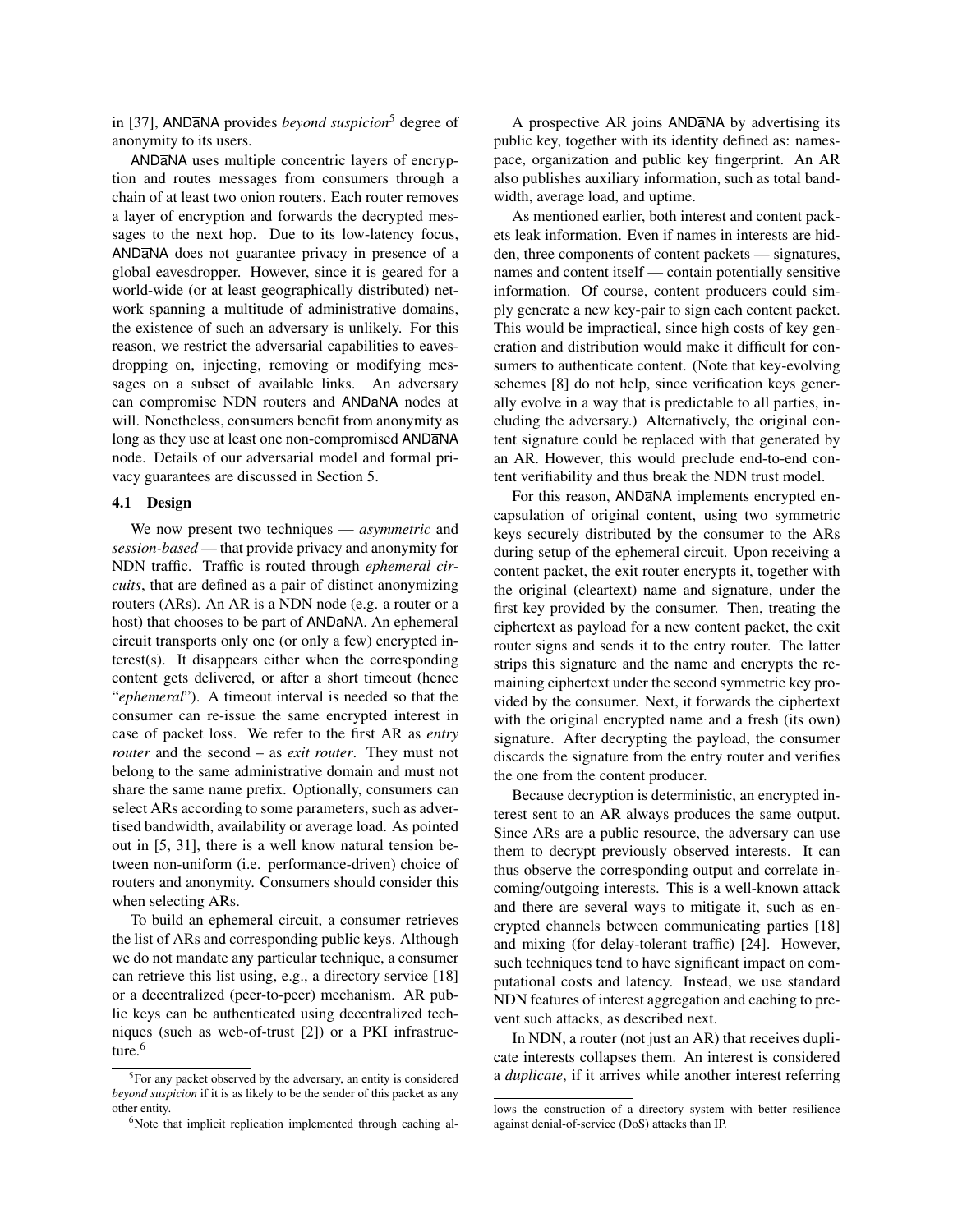to the same content has not been satisfied. Also, if the original interest has been satisfied and the corresponding content is still in cache, a new interest requesting the same piece of data is satisfied with cached content. In this case, the router does not forward any interests. Therefore, the adversary must wait for the expiration of cached content.

As part of ANDaNA, the consumer includes its current timestamp within each encryption layer. ARs reject interests with timestamps outside a pre-defined time window. Thus, consumers need to be loosely synchronized with ARs that must reserve at least (rate  $\times$  window) of cache, where rate is the router's wire-rate and window is the interval within which interests are accepted. In this way, if an interest is received multiple times by an AR (e.g. in case of loss of the corresponding data packet between the AR and the consumer), the AR is able to satisfy it using its cache.

The encryption algorithm used by consumers to conceal names in interests must be secure against adaptive chosen ciphertext (CCA) attacks.<sup>7</sup> CCA-security [9] implies, among other things, probabilistic encryption and non-malleability. The former prevents the adversary from determining whether two encrypted interests correspond to the same unencrypted interest. Whereas, the latter implies that the adversary cannot modify interests to defeat the mechanism described above.

We now describe two flavors of anonymization protocols: asymmetric and session-based. In order to allow efficient routing of interest packets, the encrypted component is encoded at the end of the name with both flavors.

Asymmetric: To issue an interest, a consumer selects a pair of ARs and uses their public keys to encrypt the interest, as described above and in Algorithm 1. A consumer also generates two symmetric keys:  $k_1$  and  $k_2$ that will be used to encrypt the content packet on the way back. We use  $\mathcal{E}_{pk}(\cdot)$  and  $\mathcal{E}_k(\cdot)$  to denote (CCAsecure) public key and symmetric encryption schemes, respectively.

To account for the delay due to extra hops needed to reach the second AR (and reduce the number of discarded interests), a consumer adds half of the estimated round trip time (RTT) to the innermost timestamp. Each AR removes the outermost encryption layer, as detailed in Algorithm 2. Since  $\mathcal{E}_{pk}(\cdot)$  is CCA-secure, the decryption process fails if the ciphertext has been modified in transit or was not encrypted under the AR's public key. Content corresponding to the encrypted interest is encrypted on the way back, as detailed in Algorithm 3, us-

8: Output  $\mathit{eint}, k_1, k_2$ 

| <b>Algorithm 2:</b> AR Handling of Encrypted Interests                                   |  |  |  |  |
|------------------------------------------------------------------------------------------|--|--|--|--|
| <b>input</b> : Encrypted Interest $int_{pk_i, pk_j}$ , where                             |  |  |  |  |
| $pk_i, pk_j \in \mathcal{PK} \cup \{\perp\}$ (where " $\perp$ " denotes "no              |  |  |  |  |
| encryption")                                                                             |  |  |  |  |
| <b>output</b> : Interest int <sub>pk;</sub> ; symmetric key $k_1$                        |  |  |  |  |
| 1: $(\text{int}_{pk_i}, k_1, timestamp) = \mathcal{D}_{sk_i}(\text{int}_{pk_i, pk_i})$   |  |  |  |  |
| 2: if Step 1 fails or $timestamp$ is not current then                                    |  |  |  |  |
| Discard int $_{pk_i, pk_j}$<br>3:                                                        |  |  |  |  |
| $4:$ else                                                                                |  |  |  |  |
| 5:<br>Save tuple ( $\int \int_{B_k}$ , $pk_j$ , $int_{pk_j}$ , $k_1$ ) to internal state |  |  |  |  |
| 6:<br>Output int $_{pk_j}$ , $k_1$                                                       |  |  |  |  |

7: end if

ing  $\overline{\mathcal{E}_k}(\cdot)$  and symmetric keys supplied by the consumer.

Session-based Variant. This variant aims to reduce (amortize) the use of public key encryption thus lowering the computational cost and ciphertext size. Before sending any interests through ephemeral circuits, a consumer (Alice) establishes a shared secret key with each selected AR. This is done via a 2-packet interest/content handshake. We do not describe the details of symmetric key setup, since there are standard ways of doing it. We provide two options: one using Diffie-Hellman key exchange [17], and the other – using SSL/TLS-style protocol whereby Alice encrypts a key for  $AR_i$ . Once a symmetric key  $k_{ai}$  is shared with  $AR_i$ , Alice can establish any number of ephemeral circuits using it as either first or second AR hop. Also at setup time, Alice and  $AR_i$  agree on session identifier value –  $sid_{ai}$  – that is included (in cleartext) in subsequent interests so that  $AR_i$ 

 $7$ Technically, in order to guarantee correctness an encryption scheme suitable for ANDaNA must also be robust [1]. However, since CCA-secure encryption schemes used in practice are also robust, we omit this requirement in the rest of the paper.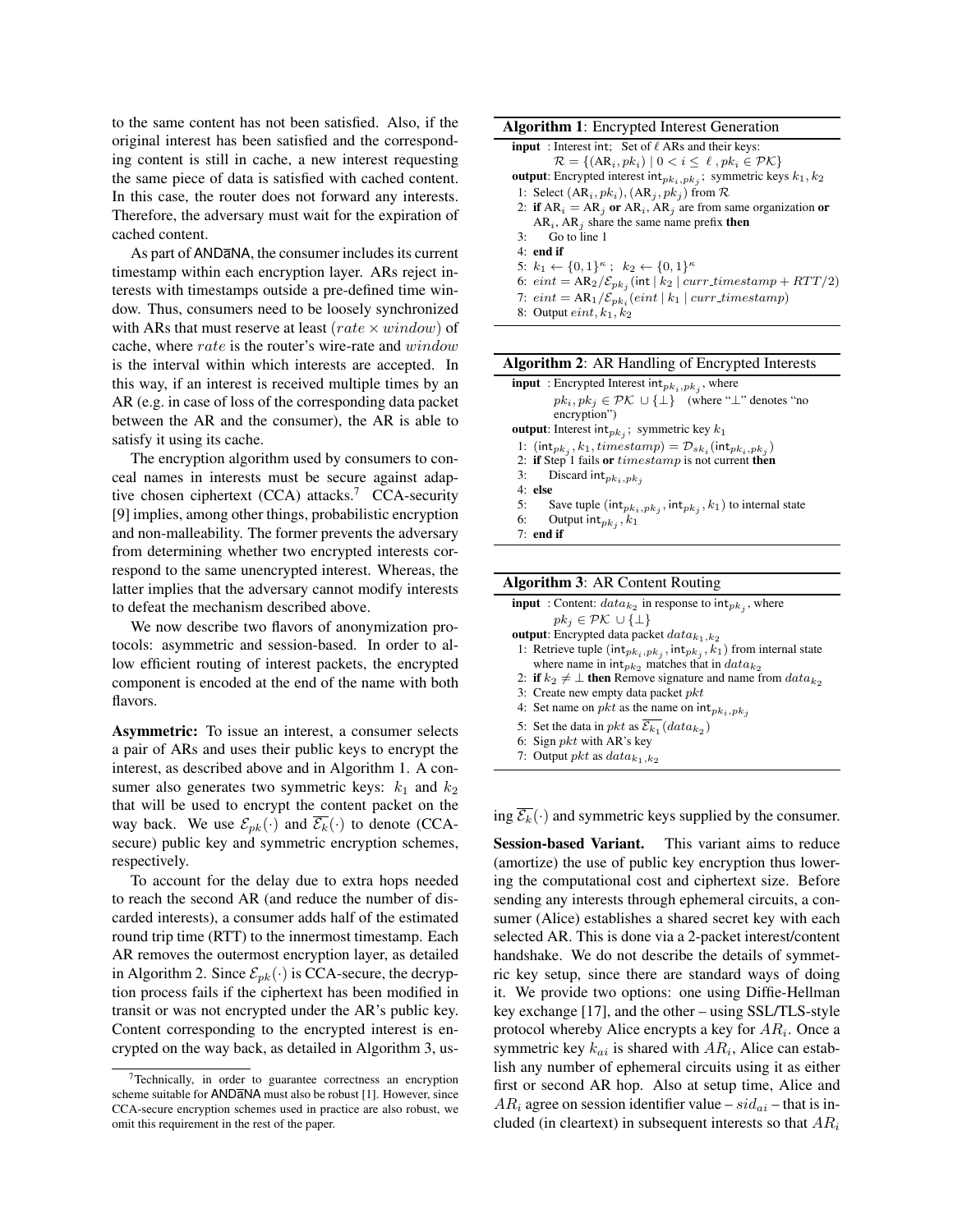can identify the appropriate entry for Alice and  $k_{ai}$ .

The main advantage of the session-based approach is better performance: both consumers and routers only perform symmetric operations after initial key setup. However, one drawback is that, since the session identifier sid is not encrypted, packets corresponding to the same sid are easily linkable.

We note that our design neither encourages nor prevents consumers from mixing asymmetric *and* sessionbased variants for the same or different ephemeral circuits.

### 4.2 System and Security Model

In order for our discussion to relate to prior work, we use the notion of "indistinguishable configurations" from the framework introduced in [19]; the actual definitions are in Section 5.

Our security analysis considers the worst case scenario, i.e., interests being satisfied by the content producer rather than a router's cache. While, in normal conditions, encrypted interests are satisfied by caches only in case of packet loss, fully decrypted interests may not have to reach to content producers. A system secure in case of cache misses is also secure when interests are satisfied by content cached at routers along the way. (Recall that, when an interest is satisfied by a router's cache, it is not forwarded any further.) This limits the adversary's ability to observe interests in transit.

Adversary Goals and Capabilities. The goal of an adversary is to link consumers with their actions. In particular, it may want to determine what content is being requested by a particular user and/or which users are requesting specific content. A somewhat related goal is determining which cache (if any) is satisfying a consumer's requests. Our adversary is local and active: it controls only a subset of network entities and can perform any action usually allowed to such entities. Moreover, it is capable of selectively compromising additional network entities according to its local information.

Our model allows the adversary to perform the following actions:

- Deploy compromised routers: ANDANA is an open network, therefore an adversary can deploy compromised anonymizers and regular routers. As such, routers may exhibit malicious behavior including injection, delay, alteration, or drop traffic.
- Compromise existing routers: An adversary can select any router (either ARs or regular routers) in the network and compromise it. As a result, the adversary learns all the private information (e.g. decryption keys, pending decrypted interests, cache content, etc.) of such router.
- Control content producers: Content producers are not part of ANDaNA. As such, the network has

no control over them. An adversary can compromise existing content producers or deploy compromised ones and convince users to pull content from them. We also assume that the content providers are publicly accessible, and therefore the adversary is able to retrieve content from them.

- Deploy compromised caches: Similarly to compromised content producers, an adversary can compromise routers' cache or deploy its own caches. The behavior of a compromised cache includes monitoring cache requests and replying with corrupted data.
- Observe and replay traffic: An adversary can tap a link carrying anonymized traffic. By doing this it learns, among other things, packet contents and traffic patterns. The traffic observed by an adversary can be replayed by any compromised router.

An adversary can iteratively compromise entities of its choice, and use the information it gathers to determine what should be compromised next. In order to make our model realistic, the time required by an adversary to compromise or deploy a router, a cache or a content producer is significantly higher that the round-trip time (RTT) of an anonymized interest and corresponding data. This implies that all the state information recovered from a newly compromised router only refers to packets received *after* the adversary decides to compromise such router.

A powerful class of attacks against anonymizing networks is called fingerprinting [29, 41]. Inter-packet time intervals are usually not hidden in low latency onion routing networks because packets are dispatched as quickly as possible. This behavior can be exploited by an adversary, who can correlate inter-packet intervals on two links and use this information to determine if the observed packets belong to the same consumer [41]. This class of attacks is significantly harder to execute on ANDaNA because of the nature of ephemeral circuits and because of the use of caches on routers. Ephemeral circuits do not allow the adversary to gather enough packets with uniform delays since they are used to transport only one or a very small number of interests and corresponding data. Active adversaries who can control the communication link of a content provider can add measurable delays to some of the packets in order to identify consumers. However, consumers may be able to retrieve the same content through caches making such attack ineffective. Throughput fingerprinting consists in measuring the throughput of the circuit used by a consumer to identify the slowest anonymizer in the consumer's circuit [29]. Throughput fingerprinting is difficult to perform in ANDaNA since each ephemeral circuit does not carry enough information to mount an attack. In particular, the authors of [29] report that a successful at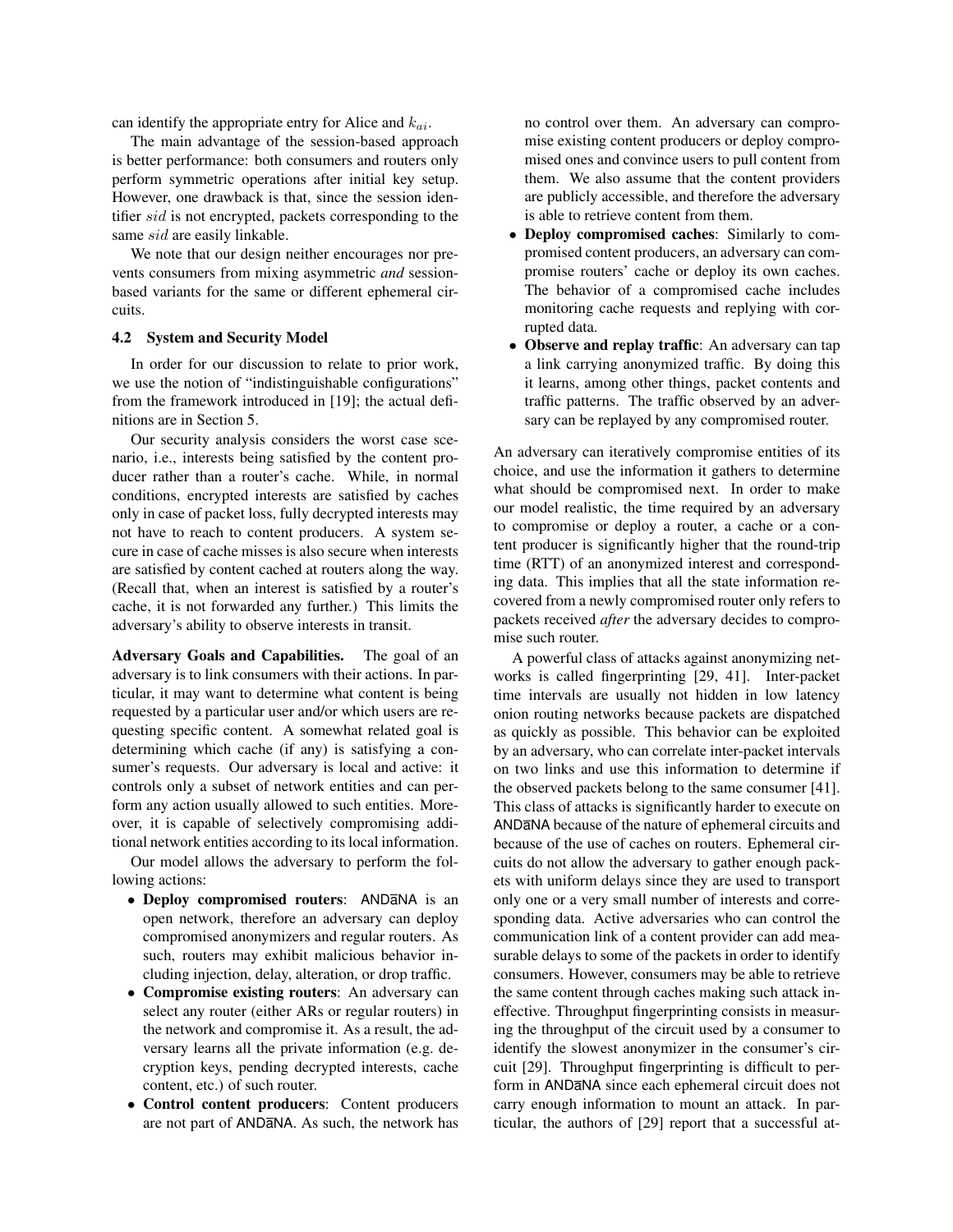tack requires at least a few minutes of traffic on Tor. Similarly, ephemeral circuits provide an effective protection against known attacks such as the predecessor attack [43].

Consumers, Producers and ARs. Each consumer runs several processes that generate interests. For our analysis, interests are created by a specific interface of a host, and the corresponding content is delivered back to the same interface. Interest encryption is either performed on the consumer's host, or on an entity that routes consumer's traffic. In the latter case, the channel between the user and the anonymizing entity is considered secure.

Content is generated by producers, i.e., entities that can sign data. We do not assume the correspondence between a producer and a particular host. Content can be either stored in routers' caches, at servers or dynamically generated in response to an interest.

ARs perform interests decryption and content encapsulation. Each AR advertises a public key for signature verification and one or more public keys for encryption. ARs must refresh their encryption keys frequently, discarding old keys after a short grace period. In order to simplify key distribution and allow consumer to immediately trust new public keys from routers, we use a simple key hierarchy where a long lived public key owned by the router (the signing key), is used to certify short lived encryption keys. The signing key may be certified by other entities using techniques like web-of-trust or PKI.

Denial-of-service Attacks. ANDANA is envisioned as a public overlay network and is clearly susceptible to DoS attacks. Since anyone can join ANDaNA as an AR or use it as a consumer, we make no distinction between insider and outsider attacks. The adversary can send numerous interests to ARs or construct ephemeral circuits longer than two hops in order to maximize effectiveness of attacks. Moreover, it can consume AR resources by sending malformed encrypted interests that require ARs to perform expensive and ultimately useless public key decryption. Similar to Tor, before establishing an ephemeral circuit, an AR can ask a consumer to solve an easy-to-verify/expensive-to-solve puzzle. This and similar techniques for ANDaNA are subjects of future work. In a setting with long-lived circuits, such as Tor, disrupting a node effectively shuts down all circuits that include it. Due to the short lifespan of our ephemeral circuits, the same attack on ANDaNA only causes a very small number of interests/data packets per user to be dropped.

Abuse. Similar to any other anonymity service, ANDaNA can be abused for a variety of nefarious purposes. We do not elaborate on this topic. However, exit policies similar to those in Tor [18] can be used with ANDaNA based on content names.

# 5 Security Analysis

In this section we propose a formal model for evaluating the security of ANDaNA. We define consumer anonymity and unlinkability with respect to an adversary within this model. We finally provide necessary and sufficient conditions for anonymity and unlinkability. As our analysis shows, we are able to obtain a level of anonymity comparable to Tor with two — rather than Tor's three — ARs thanks to the lack of source addresses in NDN interests.

In general, efficacy of ANDaNA depends on the inability of the adversary to correlate input and output of a non-compromised AR, and its inability to observe all producer and consumers at the same time. Since ANDaNA is designed for low-latency traffic, we do not intentionally delay messages or introduce dummy packets, other than some limited padding. This is similar to how Tor and other low-latency anonymizing networks forward traffic, and implies that traffic patterns remain almost unchanged as they pass through the network [31]. It is well known that, in Tor, this allows the adversary that observes both ends of a communication flow to confirm a suspected link between them [5, 35]. For this reason, a *global passive adversary* can violate anonymity properties of both Tor and ANDaNA. However, we believe that such an adversary is unrealistic in a geographically distributed network spanning over multiple administrative domains, and designing against it would result in overkill.

We assume that any adversary monitoring all interfaces of an AR can correlate entering encrypted traffic with its exiting, decrypted counterpart using timing information. However, we believe that the short lifespan of ephemeral circuits – and therefore the limited number of related packets traveling through a single AR – severely limits the adversary's ability to carry out this attack. Unfortunately, at the time of this writing we do not have enough experimental evidence to confirm this. For the sake of safety, in the analysis below we assume that, by compromising all interfaces of an AR, the adversary also compromises the AR itself. Therefore, a non-compromised AR must have at least one noncompromised interface. To sum up, we assume that:

# Assumption 5.1. Adv *cannot correlate input and output of a non-compromised AR.*

Our analysis is based on *indistinguishable configurations*. A configuration defines consumers' activity with respect to a particular network. Adv only controls a subset of network entities and observes only some packets. Therefore, it cannot distinguish between two configurations that vary only in the activity that it cannot directly observe or in the content of encrypted packets that it cannot decrypt. In order to provide mean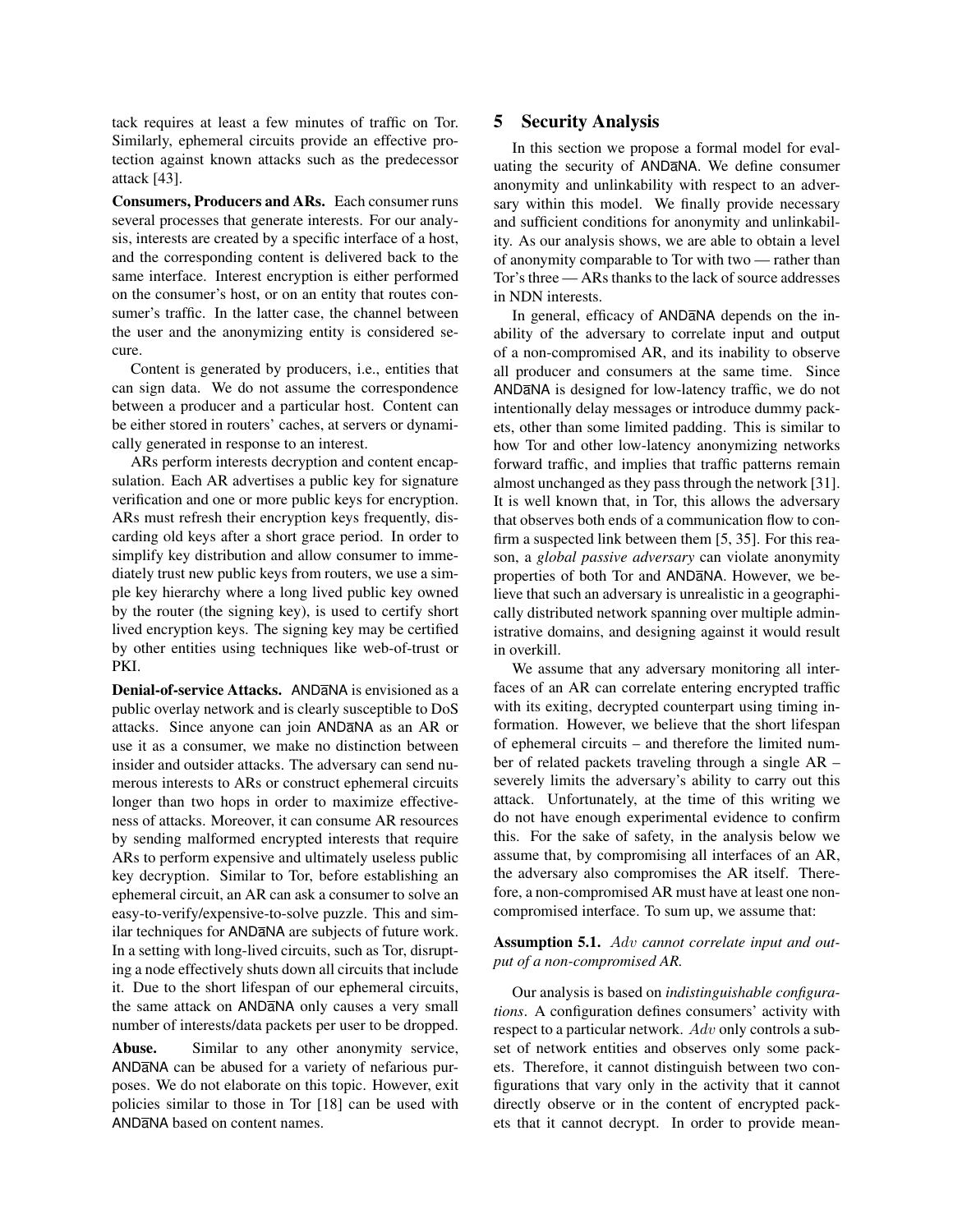ingful anonymity guarantees, we identify a set of configurations that have one or more equivalent counterparts. However, unlike [19], our analysis takes into account the infrastructure underlying ANDaNA, i.e., the network topology and packets exchanged over the *actual* network. We believe that this makes our model and analysis both realistic and fine-grained, since it accounts for all adversarial advantages related to the underlying network structure. Packets sent by a non-compromised consumer  $u$  to a non-compromised AR  $r$  transit through several — possibly compromised — NDN routers that are not part of ANDaNA. The model of [19] considers  $r$ compromised even if only one link between  $u$  and  $r$  is controlled by the adversary. Whereas, in our model, r is considered to be non-compromised.

#### Notation and Definitions

Table 1 summarizes our notation. The intersection of P and C might not be empty, which reflects the fact that consumers can act as producers and *vice versa*. Similarly, our model does not prevent routers from being producers and/or consumers. Therefore, R∩P and R∩C might be non-empty.

The adversary is defined as a 4-tuple:  $Adv =$  $(P_{Adv}, C_{Adv}, R_{Adv}, IF_{Adv}) \subset (P, C, R, IF)$  where individual components specify (respectively) sets of: compromised producers, consumers, routers and interfaces. If  $r \in \mathsf{R}_{Adv}$ , then  $Adv$  controls all interfaces and has access to all decryption key and state information of r. If all interfaces of r are in  $IF_{Adv}$ , then  $r \in R_{Adv}$ . In other words, for the sake of this analysis, controlling all interfaces of a router is equivalent to learning that router's decryption/secret key. We emphasize that for  $r \in R$  to be non-compromised, at least one of its interfaces must be non-compromised. If  $p \in P_{Adv}$ , Adv controls p's interfaces, monitors interests received by  $p$  and controls both content and timing of  $p$ 's responses to incoming interests. If  $c \in C_{Adv}$ , then Adv controls all fields and timing of interests. Finally, if if  $\in$  IF<sub>Adv</sub>, then Adv can listen to all traffic flowing through if, as well as sending new traffic from it.  $IF_{Adv}$  includes all the interfaces of compromised consumers, producers and routers *plus* additional interfaces eavesdropped on by Adv.

For ease of notation, we do not explicitly indicate the name of the next router in interest packets nor symmetric keys chosen by consumers. We denote encrypted interests as:

$$
\mathsf{int}_{pk_1, pk_2} = \mathcal{E}_{pk_1}(\mathcal{E}_{pk_2}(\mathsf{int}))
$$

with  $pk_1, pk_2 \in \mathcal{PK} \cup \{\perp\}$  where  $\perp$  indicates a special symbol for "no encryption". If  $pk_1 = \perp$  then  $pk_2 = \perp$ . The size of public keys is a function of the global security parameter  $\kappa$ . For simplicity, we denote int<sub>pk1,</sub> as int<sub>pk1</sub>. When an AR receives int<sub>pk1,pk2</sub> and if it is in possession of the decryption key corresponding to  $pk<sub>1</sub>$ , it removes the outer layer of encryption. While  $\mathcal E$  is CCAsecure (and therefore also CPA-secure), we do not require  $\mathcal E$  to be key private [6]. Key privacy prevents an observer from learning the public key used to generate a ciphertext. In ANDaNA, knowledge of the public key used to encrypt the outer layer of an interest does not reveal any more information than the (cleartext) name on the interest.

We define the anonymity set with respect to interface if  $i^r$  as:

$$
A_{\mathsf{if}_i^r} = \{ d \mid \, \Pr\left[ d \rightarrow_{\mathsf{int}} r \mid \mathsf{int} \leadsto \mathsf{if}_i^r \right] > 0 \}
$$

In other words, for each interface if  $i$  of router r,  $A_{if_i}$ contains all entities that could have sent int with nonzero probability. We define path<sup>int</sup>  $= \{ \text{if}_i^r \mid \text{int} \leadsto \text{if}_i^r \}.$ This is the sequence of interfaces traversed by int. We use it to define the anonymity set of an interest with respect Adv:

$$
A_{Adv}^{\text{int}} \triangleq \bigcap_{\text{path}^{\text{int}} \cap \mathsf{IF}_{Adv}} A_{\mathsf{if}_i^r}
$$

Intuitively, if  $u$  is far away from a compromised entity d, then all sets  $A_{Adv}^{int}$  such that  $u \in A_{Adv}^{int}$  are a large subset of  $C$ . Adv can rule out possible senders of an interest (i.e., determine if  $u \notin A_{Adv}^{\text{int}}$ ) only if it controls at least one entity (routers, interfaces) along each path that  $u$  does not share with other consumers. The level of anonymity of  $u \in A_{Adv}^{\text{int}}$  with respect to  $Adv$  is proportional to the size of  $\overline{A}_{Adv}^{int}$ . In particular, if u is the only member of  $A_{Adv}^{int}$ , it has no anonymity, since int must have been issued by  $u$ .

A configuration is a description of the network activity. Each configuration maps consumers to their actions, defined as the interest they issue and the corresponding content producers. More formally, a configuration is a relation:

$$
C: \mathsf{C} \to \{(r_1, r_2, p, \mathsf{int}_{pk_1, pk_2})\}
$$

with  $(r_1, r_2, p, \text{int}_{pk_1, pk_2}) \in \mathbb{R}^2 \times \mathbb{P} \times \{0, 1\}^*$ , that maps a consumer to: a pair of routers defining an ephemeral circuit, an interest (encrypted for this circuit) and a producer.  $C(u)$  is a 4-tuple that represents one action of u in C.  $C_i$  is the selection on the *i*-th component of C, i.e., if  $C(u) = (r_1, r_2, p, \text{int}_{pk_1, pk_2})$ , then  $C_1(u) = r_1$ ,  $C_2(u) = r_2, C_3(u) = p$  and  $C_4(u) = \mathsf{int}_{pk_1, pk_2}.$ 

We say that two configurations  $C$  and  $C'$  are "indistinguishable with respect to  $Adv$ " if  $Adv$  can only determine with probability at most  $1/2 + \varepsilon$  which configuration corresponds to the observed network, for some  $\varepsilon$  negligible in the security parameter  $\kappa$ . We denote two such configurations as  $C \equiv_{Adv} C'$ .

We now show that assumption 5.1 holds if a passive adversary observes only input and output values of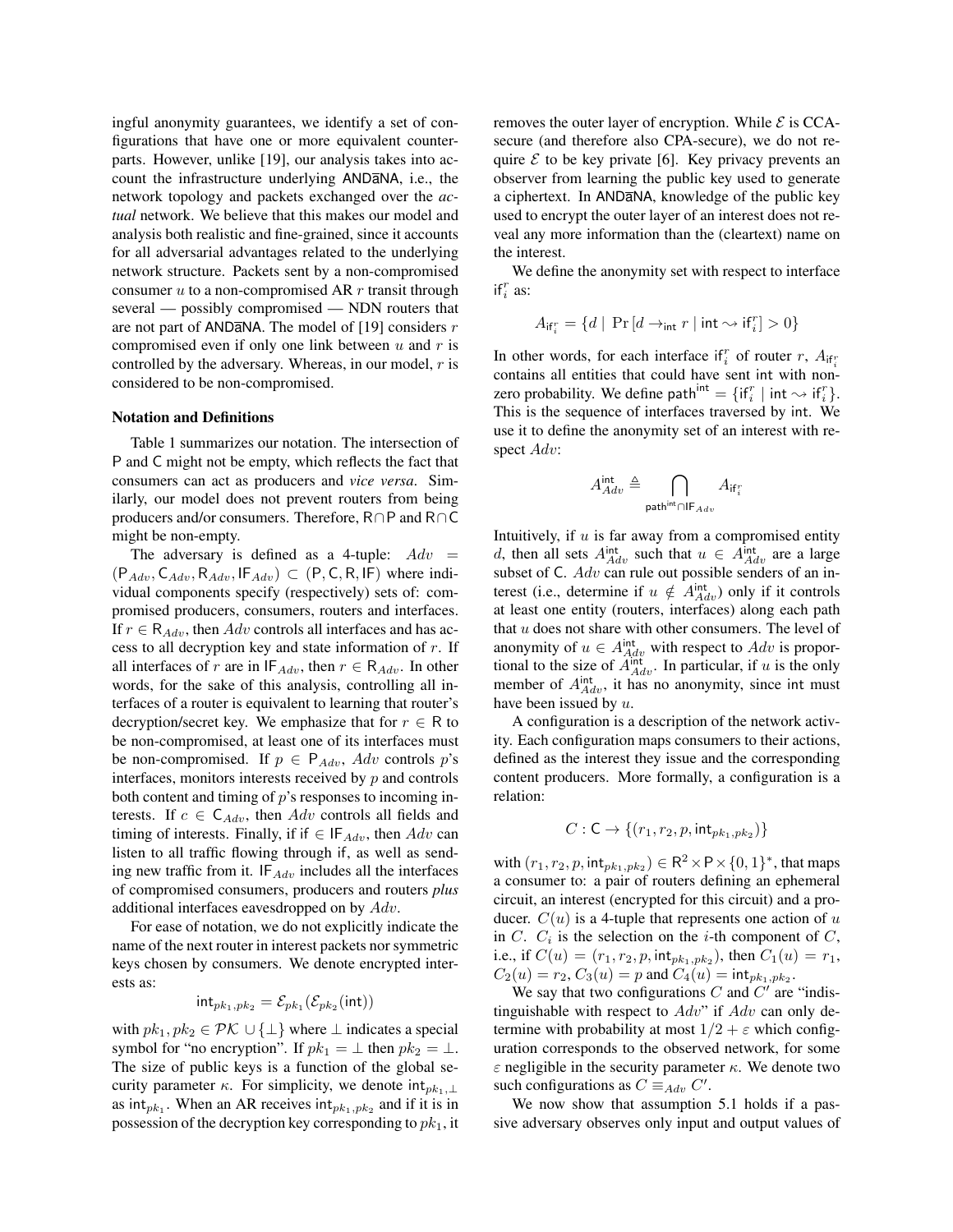|                          | set of all consumers, $u \in \mathsf{C}$       | Adv                                   | adversary                                                     |
|--------------------------|------------------------------------------------|---------------------------------------|---------------------------------------------------------------|
| P                        | set of all content producers, $p \in P$        |                                       | an entity, i.e., a router or a host                           |
| R                        | set of all routers, $r \in \mathsf{R}$         | $\rightarrow$ int T<br>$\mathfrak{a}$ | entity $d$ sends interest int to some interface of router $r$ |
| IF                       | set of all interfaces on all network devices   | int $\rightsquigarrow$ if $^r$ .      | router r receives interest int on interface if.               |
| if $f \in \mathsf{IF}$   | <i>i</i> -th interface on router $r$           | $\mathcal{E}_{\bm{p}\bm{k}}(\cdot)$   | CCA-secure hybrid encryption scheme                           |
| $\mathcal{P}\mathcal{K}$ | set of all public keys                         | $int_{pk_1, pk_2}$                    | interest encrypted under public keys $pk_1$ , $pk_2$          |
| $(pk_i, sk_i)$           | public/priv. encryption keypair of an AR $r_i$ |                                       | no encryption                                                 |

### **Table 1. Notation.**

an AR (i.e., it cannot use timing information or other side-channels), and the underlying encryption scheme is semantically secure. Claim 5.1 below states that, for any encrypted interest, Adv cannot determine if it corresponds to an interest decrypted by a non-compromised router, by observing the two and with no additional information.

Claim 5.1. *Given any CPA-secure public key encryption scheme*  $\mathcal E$  *and two same-length interests*  $\text{int}^0, \text{int}^1$ *chosen by* Adv*,* Adv *has only negligible advantage over* 1/2 *in determining the value of a randomly selected bit*  $b$ , given  $\mathsf{int}_{pk_1, pk_2}^b$ ,  $\mathsf{int}_{pk_2}^0$  and  $\mathsf{int}_{pk_2}^1$ , with  $pk_1 \in \mathcal{PK}$ *and*  $pk_2 \in \overline{PK} \cup {\{\perp\}}$ .

Due to the lack of space, Claim 5.1 is formally justified in Appendix A.

### Anonymity Definitions and Conditions

In this section we present formal definitions of anonymity for our model. We introduce the notions of *consumer anonymity*, *producer anonymity* and *producer and consumer unlinkability*. We show that ephemeral circuits composed of two anonymizing routers — at least one of which is not compromised — provide consumer *and* producer anonymity. This, in turn, implies consumer and producer unlinkability. Due to the lack of space, we defer formal proofs of the theorems in this section to Appendix A.

A consumer u enjoys *consumer anonymity* if Adv cannot determine whether  $u$  or a different user  $u'$  is retrieving some specific content. This notion is formalized using indistinguishable configurations: given a configuration  $C$  in which  $u$  retrieves content  $t$ ,  $u$  has consumer anonymity if there exist another configuration  $C'$  in which  $u'$  retrieves t and  $Adv$  cannot determine whether he is observing  $C$  or  $C'$ . More formally:

**Definition 5.1** (Consumer anonymity).  $u \in (C \setminus C_{Adv})$ *has consumer anonymity in configuration* C *with respect* to Adv if there exists  $C' \equiv_{Adv} C$  such that  $C'(u') =$  $C(u)$  and  $u' \neq u$ .

**Theorem 5.1.**  $u \in (C \setminus C_{Adv})$  *has consumer anonymity in* C with respect to Adv if there exists  $u' \neq u$  such that *any of the following conditions hold:*

$$
l. \ u, u' \in A_{Adv}^{C_4(u)}
$$

2. 
$$
C_1(u) = C_1(u')
$$
,  $C_1(u) \notin \mathsf{R}$  and  $C_1(u) \in A_{Adv}^{\text{int}_{pk_2}}$   
where  $C_4(u) = \text{int}_{pk_1, pk_2}$ 

*3.*  $C_2(u) = C_2(u')$ ,  $C_2(u) \notin \mathsf{R}$  and  $C_2(u) \in A_{Adv}^{int}$ <br>*where*  $C_4(u) = \text{int}_{pk_1, pk_2}$ 

Informally, the theorem above states that ANDaNA provides consumer anonymity with respect to Adv if: *1.*  $Adv$  cannot observe encrypted interests coming from  $u$ and  $u'$ , or it cannot distinguish between the two consumers due to anonymity provided by the network layer; or 2.  $u, u'$  share an non-compromised first router in at least one ephemeral circuit; or  $3. u, u'$  share an noncompromised second router in at least one ephemeral circuit.

Similarly to consumer anonymity, producer anonymity is defined in terms of indistinguishable configurations. In particular, a producer  $p$  enjoys anonymity with respect to Adv which observes  $int_{pk_1, pk_2}$  if  $Adv$  cannot distinguish between a configuration  $C$  where  $p$  produces the content corresponding to int and a configuration  $C'$  where  $p'$  and not  $p$  produces *that* content.

**Definition 5.2** (Producer anonymity). *Given*  $int_{pk_1,pk_2}$ *for*  $p \in P$ ,  $u \in C$  *has producer anonymity in configuration* C *with respect to* p, Adv *if there exists an indis*tinguishable configuration  $C'$  such that  $\text{int}_{pk_1, pk_2}$  is sent *by a non-compromised consumer to a producer different from* p*.*

Theorem 5.2. u *has producer anonymity in* C *with respect to* p, Adv *if any of the following conditions hold:*

- *1. There exists*  $C(u)$  *such that*  $C_1(u)$  *(the first anonymizing router) is not compromised and*  $C_4(u) = \mathsf{int}_{pk_1, pk_2}, C_1(u) = C_1(u')$  and  $C_3(u) =$  $p \neq C_3(u')$  for some non-compromised  $u' \in \mathsf{C}$ , or
- 2. There exists  $C(u)$  such that  $C_2(u)$  (the sec*ond anonymizing router) is not compromised and*  $C_4(u) = \mathsf{int}_{pk_1, pk_2}, C_2(u) = C_2(u')$  and  $C_3(u) =$  $p \neq C_3(u')$  for some non-compromised  $u' \in \mathsf{C}$

Finally, we define producer and consumer unlinkability as:

Definition 5.3 (Producer and consumer unlinkability). *We say that*  $u \in (C \setminus C_{Adv})$  *and*  $p \in P$  *are unlinkable in* C with respect to Adv if there exists  $C' \equiv_{Adv} C$  where  $u$ 's interests are sent to a producer  $p' \neq p$ .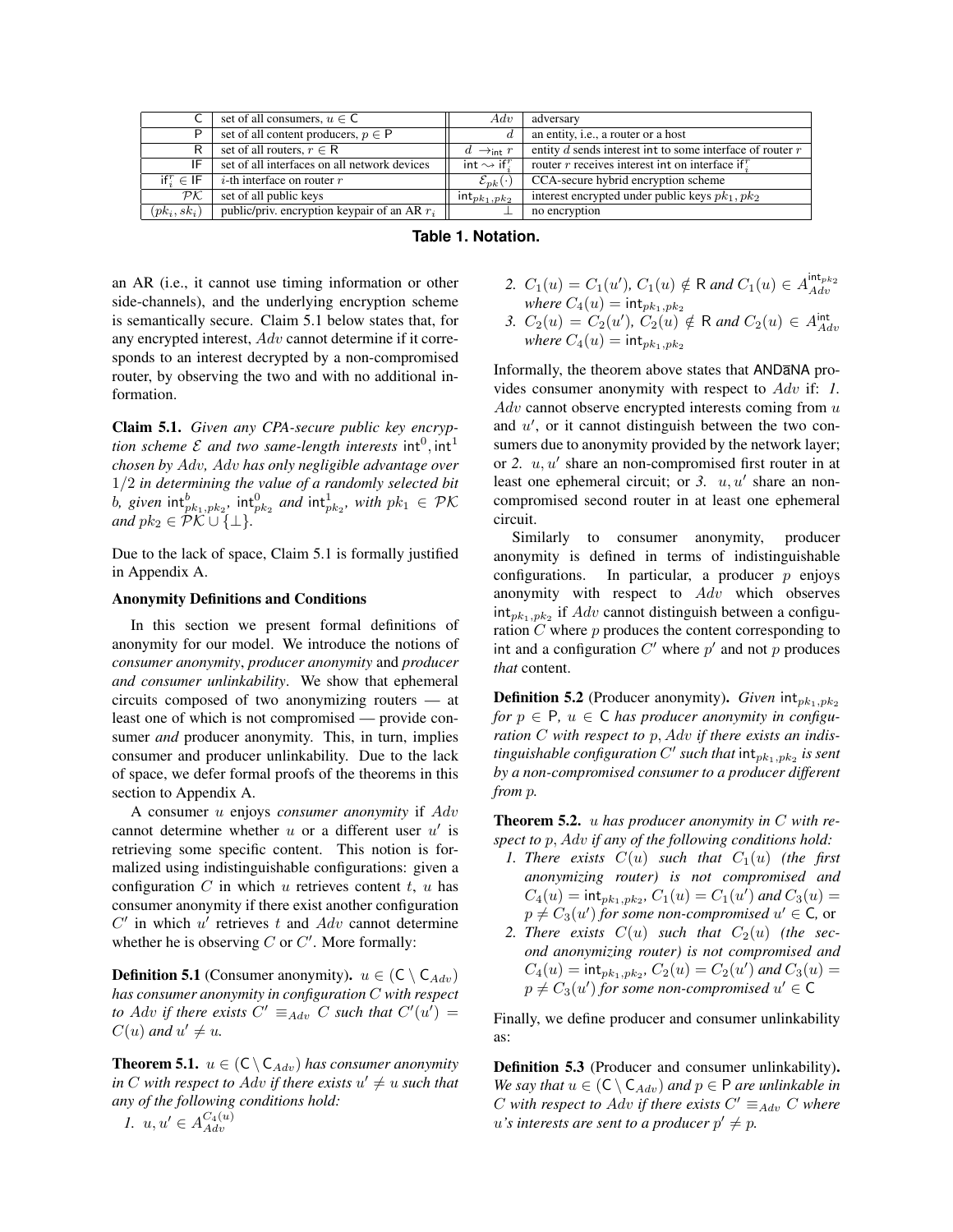**Corollary 5.1.** *Consumer*  $u \in (C \setminus C_{Adv})$  *and producer* p ∈ P *are unlinkable in configuration* C *with respect to* Adv *if* p *has producer anonymity with respect to* u*'s interests* or u *has consumer anonymity and there exists a* configuration  $C' \equiv_{Adv} C$  where  $C'(u') = C(u)$  with  $u' \neq u$  and  $u'$ 's interests have a destination different *from* p*.*

**Corollary 5.2.** *Consumer*  $u \in (C \setminus C_{Adv})$  *and producer* p ∈ P *are unlinkable in configuration* C *with respect to* Adv *if both producer and consumer anonymity hold.*

We emphasize that this result also holds for ephemeral circuits with length greater than two ARs.

## 6 Implementation and Performance

ANDaNA is implemented as an application-level service consisting of client "stack" (used by consumers) and server program that runs on ANDaNA ARs. Both are written in C and interface to NDN through Unix domain sockets.<sup>8</sup> Cryptographic algorithms are implemented using OpenSSL [42]. Hybrid encryption is obtained using RSA-OAEP [10] and AES+HMAC [15, 7]. The latter is also used for symmetric encryption. We use SHA-256 for HMAC and 1024- and 128-bit keys for RSA and AES, respectively. Loose time synchronization among ANDaNA client and servers are achieved using pool.ntp.org, a public pool of NTP servers.

ANDaNA client encrypts interests from user applications. In order to hide all possible sources of deanonymizing information, encryption is performed over the full interest packet, including: name, scope, exclusion filters and duplicate suppression string fields. Following NDN "rules", ANDANA AR announces the ability to serve the root ("/") namespace and receives all traffic sent from (or to) the local NDN routing process. This allows traffic to be routed through ANDaNA by default, requiring no changes to existing applications. For more granularity, consumers can vary the default namespace, e.g., "/andana/". However, this would require privacy-seeking applications to explicitly direct their traffic to that namespace, similar to today's configurable proxy settings.

ANDaNA servers run as applications on NDN routers. Each server is responsible for its *relay* and *session creation* namespaces. The former is a globally routable namespace used for receiving both session-based and asymmetrically encrypted Interests. Clients using session-based encryption in ANDaNA need to first establish symmetric keys with servers. To start a new session with a server, a clients sends an interest in the createsession namespace, registered by the server code as a sub-prefix of the relay namespace.

We deployed our prototype and run a series of tests on the Open Network Laboratory (ONL) [34]. ONL is a testbed developed by Washington University to enable experimental evaluation of advanced networking concepts in a realistic environment. To guarantee highly reproducible results, ONL provides reservation-based exclusive access to most of its host and network resources. All our experiments used single-core Linux machines with 512 MB of RAM and gigabit switches (one machine per switch).

We compare plain NDN and ANDaNA on a simple line topology with four switches and four Linux machines, each corresponding to an NDN node. Static routing is established between nodes. The first NDN node in the line topology acts as a consumer and runs ccngetfile — a small tool from CCNx open-source library that retrieves data published as NDN content and stores it in a local file. We performed tests with 1, 10, and 100MB files; each file was retrieved from the NDN repository of the machine at the other end of the line topology. Results of this comparison for 10MB files are summarized in Fig. 1. Due to space constraints, we illustrate all file retrieval results in Appendix B. Results show that computational overhead introduced by ANDaNA roughly doubles download times over plain NDN. This is assuming an almost-perfect world where ARs topologically align with the best path and link bandwidths are abundant.

In order to compare ANDaNA's computational overhead with a similar anonymizing tool, we deployed Tor over ONL and measured its overhead over TCP/IP. We measured performance of TCP/IP baseline deploying five switches, connected in a line, and two Linux machines (one at each end): the first acting as client (running curl), the second – as server (running lighttpd HTTP server). Performance of Tor was measured on a topology that closely mimics that of TCP/IP baseline: five switches, connecting three Tor relays, a client and a server. To ensure "line" topology, Tor client is configured to use explicit entry and exit nodes; DNS lookups are avoided by using IP addresses in all tests.

Before discussing the results, we mention some comparison details. NDN is a research project and its code is optimized for functionality rather than performance. It provides content authentication through digital signatures – a computationally expensive feature not present in either TCP/IP or Tor. NDN stack currently runs as a user-space application, in contrast to TCP/IP that runs in kernel-space. Finally, in all our experiments, NDN had to run on top of TCP/IP (rather than at layer 2) due to limitations of the underlying ONL testbed. Consequently, we believe a fair comparison between ANDaNA and Tor can only be achieved by focusing the analysis on *relative* overhead imposed by each, over the network

<sup>&</sup>lt;sup>8</sup>At the time of this writing, there is no direct function interface to NDN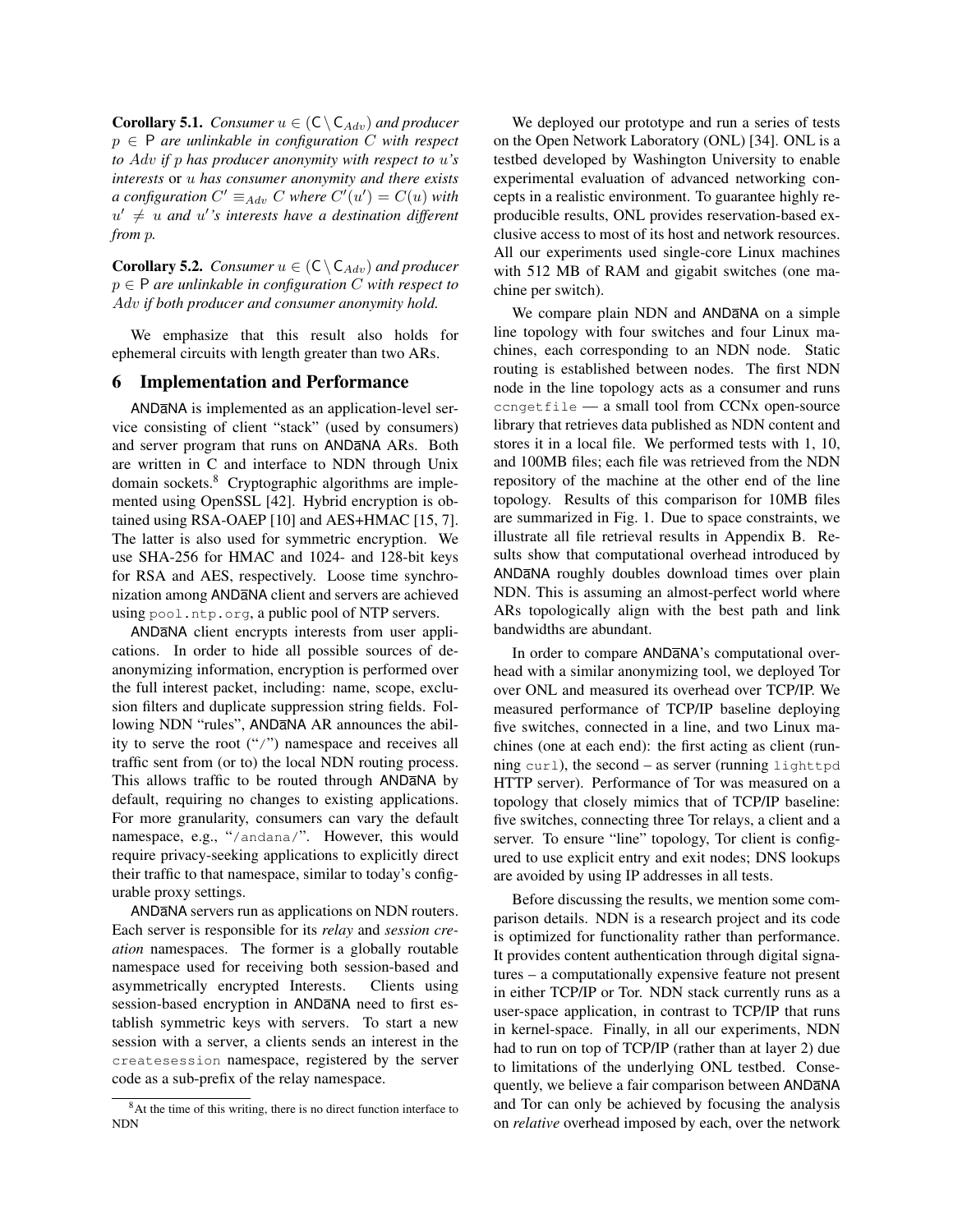

**Figure 1.** Left: RTT for 10MB of content over NDN (limited anonymity). Right: RTT for 10MB of content over ANDaNA (full anonymity).

it is deployed, i.e., NDN and TCP/IP respectively.

Figure 2 shows the performance of ANDANA and Tor with respect to their baselines. The graph on the left shows the measurements including the time required to setup a Tor circuit and all ephemeral circuits for ANDaNA. Session-based ANDaNA is denoted by ANDaNA-S, while ANDaNA with asymmetric encryption is referred to as ANDaNA-A. For small- to mediumsize files (1-10MB), overhead of ANDaNA-A is between  $1.5\times$  and  $1.75\times$ . As expected, ANDANA-S exhibits lower overhead (1.45 $\times$  to 1.7 $\times$ ) due to more efficient symmetric encryption.

In comparison, Tor's download time for the same amount of data is between 2.3 and 7 times higher than that of TCP/IP. This imposes significant overhead for content size that fits many typical web pages. Whereas, ANDaNA is efficient in anonymizing such traffic patterns. Large file transfers are more efficient with Tor, which increases the total download time by about 1.4 times, compared to 2.4 and 2.1 of ANDaNA-A and AND<sub>a</sub>NA-S.

The right-side graph in Figure 2 shows the relative speed of three approaches without including circuit setup time. Our measurements show that overhead of



**Figure 2.** Comparison of 1, 10, and 100MB file download times over Tor, ANDANA-S and ANDANA-A with respect to respective baselines. Left: transfer time *and* circuit setup time. Right: transfer time only.

ephemeral circuit creation in ANDaNA-S is negligible. Since a new ephemeral circuit must be selected for every interest with ANDaNA-A, we simply report the same values from the previous graph. Results confirm that overhead of circuit creation in Tor is significant when retrieving small-size content. Removing this initialization phase from the measurements significantly reduces Tor's overhead. However, the overhead of ANDaNA with respect to its baseline is still smaller than that of Tor for content up to 10MB.

In absolute terms (comparing raw download times), Tor + TCP/IP performs better than ANDaNA + NDN in our testbed experiments. However, we believe that, in a realistic geographically-distributed deployment setting with limited-bandwidth links, ANDaNA + NDN would provide a significant performance advantage over Tor + TCP/IP due to its shorter (ephemeral) circuits. In other words, we anticipate that shorter circuits and content  $caching$  in  $AND\overline{a}NA + NDN$  would result in appreciably lower overall download times than Tor + TCP/IP in a global internet setting.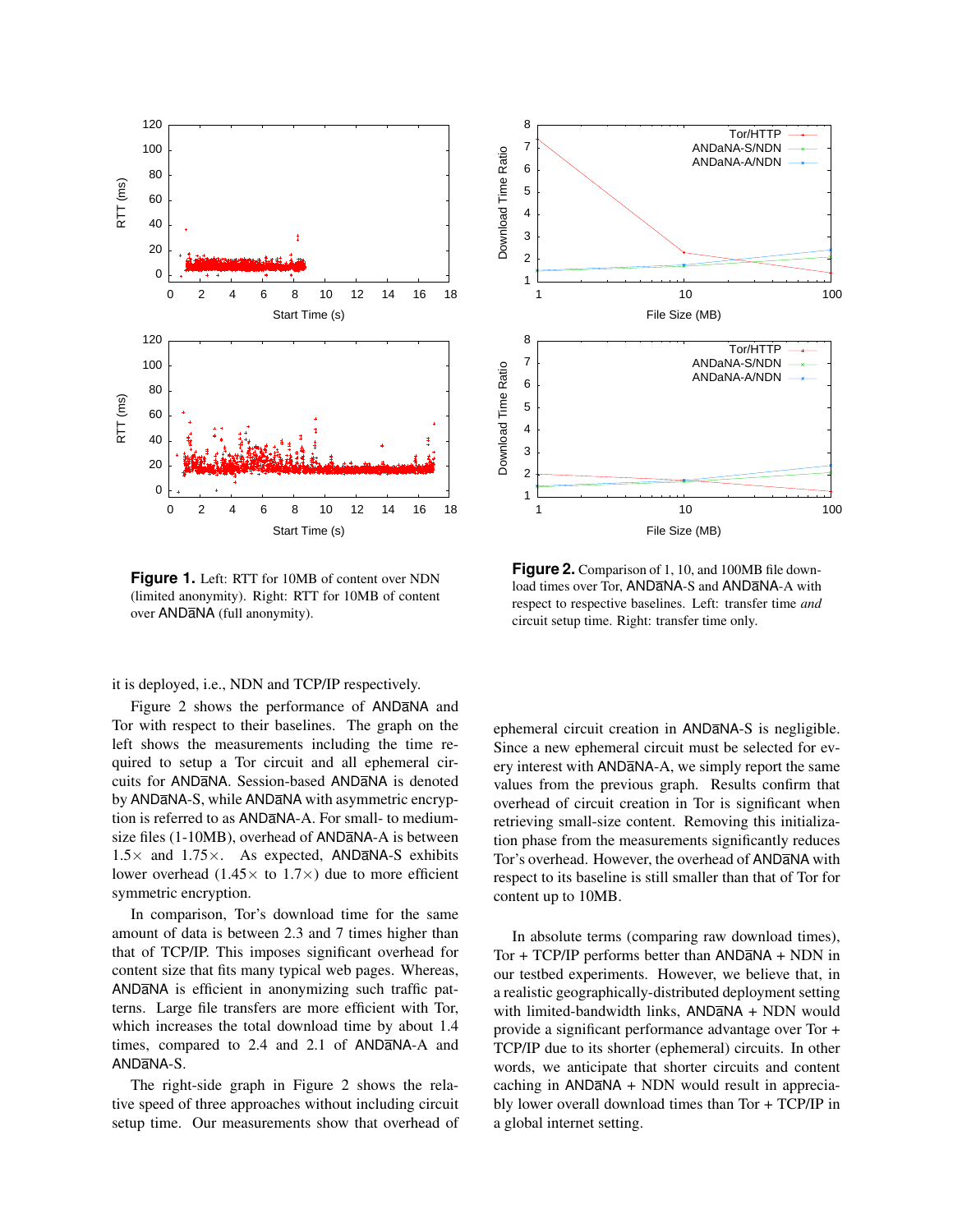# 7 Conclusions and Future Work

Content-centric networking is a major transition from today's world that focuses on communication endpoints. NDN project represents one of the most visible current research efforts aiming to bring content-centric networking into the foreground by using it as a possible future Internet architecture. Despite some privacyfriendly features and side-effects, NDN poses some interesting privacy challenges. This work presents an initial attempt to provide anonymity in NDN. The main contribution of this work is threefold: (1) exploration of privacy issues in NDN, (2) design of an anonymization tool –  $AND\overline{a}NA$ , and (3) its security analysis and performance assessment.

At the same time, particularly because the entire NDN project (and, of course, ANDaNA) represent workin-progress, one of the main goals of this paper is to solicit comments from the security research community. Also, since our work merely scratches the surface of privacy issues in content-centric networking and NDN, a number of issues are left for future work, including:

- More performance experimentation with ANDaNA, especially, in larger testbeds and under various traffic load / congestion scenarios. (This should lead to better code profiling and lower overhead.)
- Comprehensive directory service for effective large-scale distribution of up-to-date AR information.
- In-depth study of both privacy and performance trade-offs in the use of asymmetric vs. symmetric ANDaNA variants.
- DoS mitigation measures, such as computational puzzles for circuit establishment.
- Red-teaming experiments to assess realistic privacy attainable with ANDaNA.
- Modification of ANDaNA to support other emerging content-centric architectures and comparative experiments among them.

# Acknowledgments

We thank NDSS'12 anonymous reviewers for their valuable feedback. We are also grateful to Van Jacobson, Jim Thornton, Kasper Rasmussen, Yanbin Lu, Lixia Zhang and Mark Baugher for their helpful input and comments on earlier drafts of this paper. This work was conducted in the context of the NSF project: "CNS-1040802: FIA: Collaborative Research: Named Data Networking (NDN)".

## References

- [1] M. Abdalla, M. Bellare, and G. Neven. Robust encryption. In *Theory of Cryptography Conference, TCC 2010*, 2010.
- [2] A. Abdul-Rahman. The PGP Trust Model, 1997.
- [3] Anonymizer anonymous surfing. http://www. anonymizer.com/.
- [4] S. Arianfar, T. Koponen, S. Shenker, and B. Raghavan. On preserving privacy in content-oriented networks. In *ACM SIGCOMM Workshop on Information-Centric Networking*, 2011.
- [5] K. Bauer, D. McCoy, D. Grunwald, T. Kohno, and D. Sicker. Low-resource routing attacks against anonymous systems. In *The 2007 Workshop on Privacy in the Electronic Society*, 2007.
- [6] M. Bellare, B. A., D. A., and D. Pointcheval. Keyprivacy in public-key encryption. In *ASIACRYPT*, 2001.
- [7] M. Bellare, R. Canetti, and H. Krawczyk. Keying hash functions for message authentication. In *CRYPTO*, 1996.
- [8] M. Bellare and S. Miner. A forward-secure digital signature scheme. In *CRYPTO*, 1999.
- [9] M. Bellare and C. Namprempre. Authenticated encryption: Relations among notions and analysis of the generic composition paradigm. *Journal of Cryptology*, 21(4), 2008.
- [10] M. Bellare and P. Rogaway. Optimal asymmetric encryption. In *EUROCRYPT*, 1994.
- [11] T. Callahan, M. Allman, and V. Paxson. A longitudinal view of http traffic. In *The 11th international conference on passive and active measurement*, 2010.
- [12] Content centric networking (CCNx) project. http://www.ccnx.org.
- [13] D. Chaum. Untraceable electronic mail, return addresses, and digital pseudonyms. *Communications of the ACM*, 24(2), 1981.
- [14] D. Chaum. Security without identification: Transaction systems to make big brother obsolete. *Communications of the ACM*, 28(10), 1985.
- [15] J. Daemen and V. Rijmen. The design of Rijndael: AES - the advanced encryption standard. Springer, 2002.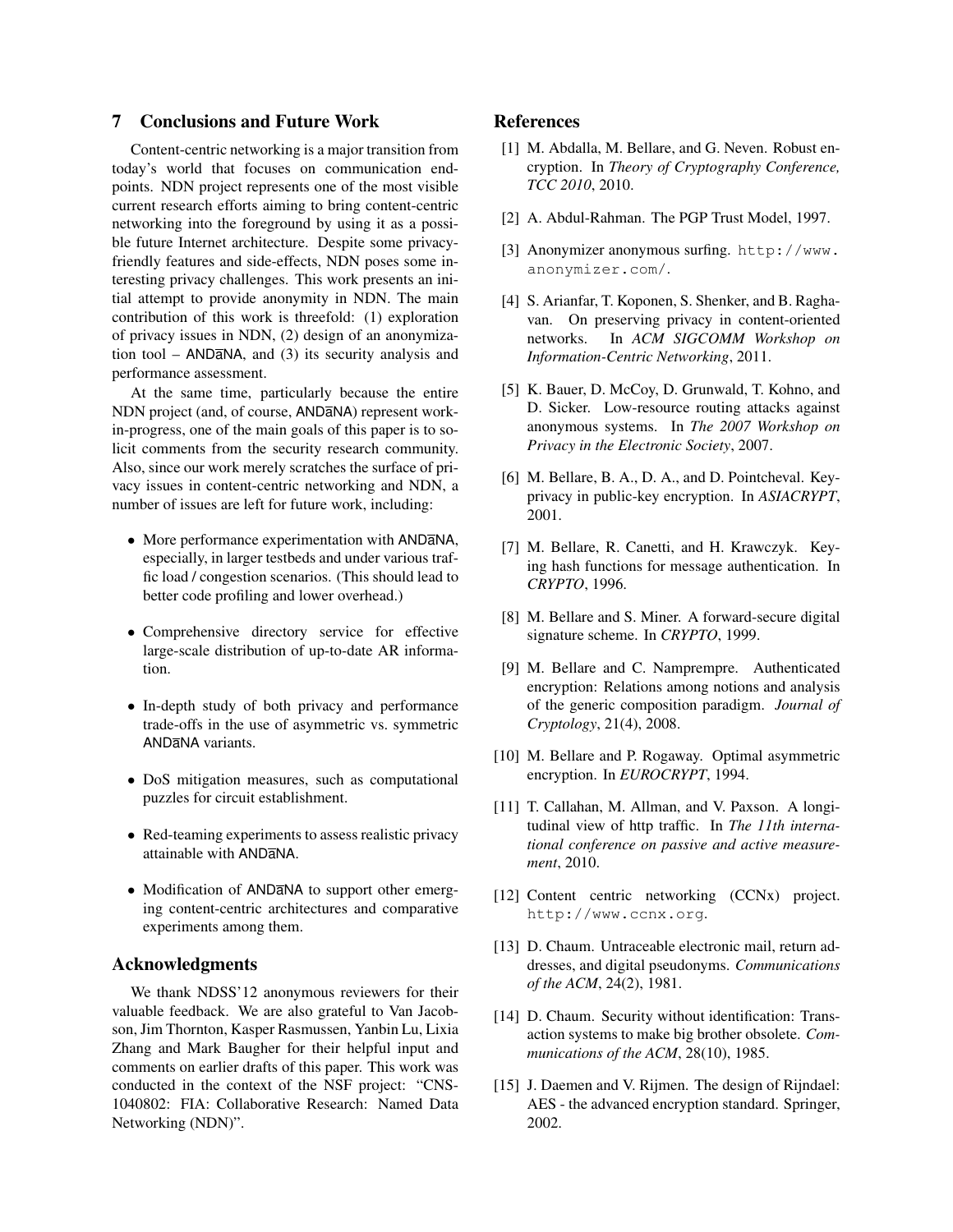- [16] G. Danezis, R. Dingledine, and N. Mathewson. Mixminion: Design of a type III anonymous remailer protocol. In *The 2003 IEEE Symposium on Security and Privacy*, 2003.
- [17] W. Diffie and M. Hellman. New directions in cryptography. *Information Theory, IEEE Transactions on*, 22(6), 1976.
- [18] R. Dingledine, N. Mathewsonn, and P. Syverson. Tor: The second-generation onion router. In *The 13th USENIX Security Symposium*, 2004.
- [19] J. Feigenbaum, A. Johnson, and P. Syverson. A model of onion routing with provable anonymity. In *Financial Cryptography*, 2007.
- [20] National science foundation (NSF) future of internet architecture (FIA) program. http://www. nets-fia.net/.
- [21] M. Freedman and R. Morris. Tarzan: A peer-topeer anonymizing network layer. In *The 9th ACM Conference on Computer and Communications Security*, 2002.
- [22] E. Gabber, P. Gibbons, D. Kristol, Y. Matias, and A. Mayer. Consistent, yet anonymous, web access with lpwa. *Communications of the ACM*, 42(2), 1999.
- [23] M. Gritter and D. Cheriton. An architecture for content routing support in the internet. In *USENIX Symposium on Internet Technologies and Systems*. USENIX Association, 2001.
- [24] C. Gülcü and G. Tsudik. Mixing e-mail with Babel. In *Network and Distributed Security Symposium*, 1996.
- [25] A. Houmansadr, G. Ngyuen, M. Caesar, and N. Borisov. Cirripede: Circumvention infrastructure using router redirection with plausible deniability. In *The 18th ACM Conference on Computer and Communications Security*, 2011.
- [26] I2P anonymous networking project. http:// www.i2p2.de/.
- [27] V. Jacobson, D. Smetters, J. Thornton, M. Plass, N. Briggs, and R. Braynard. Networking named content. *The 5th international conference on Emerging networking experiments and technologies*, 2009.
- [28] T. Koponen, M. Chawla, B. Chun, A. Ermolinskiy, K. Kim, S. Shenker, and I. Stoica. A data-oriented (and beyond) network architecture. *ACM SIGCOMM Computer Communication Review*, 37(4):181–192, 2007.
- [29] P. Mittal, A. Khurshid, J. Juen, M. Caesar, and N. Borisov. Stealthy traffic analysis of low-latency anonymous communication using throughput fingerprinting. In *The 18th ACM Conference on Computer and communications security*, 2011.
- [30] U. Möller, L. Cottrell, P. Palfrader, and L. Sassaman. Mixmaster protocol — Version 2. IETF Internet Draft, 2003.
- [31] S. Murdoch and R. Watson. Metrics for security and performance in low-latency anonymity systems. In *Privacy Enhancing Technologies Worshop*, 2008.
- [32] Named data networking project (NDN). http: //named-data.org.
- [33] NetInf: networkd of information project. http: //www.netinf.org/.
- [34] Open network lab. http://onl.wustl.edu.
- [35] L. Overlier and P. Syverson. Locating hidden servers. In *IEEE Symposium on Security and Privacy*. IEEE, 2006.
- [36] PURSUIT a fp7 european union project -. http: //www.fp7-pursuit.eu/PursuitWeb/.
- [37] M. Reiter and A. Rubin. Crowds: Anonymity for web transactions. *ACM Transactions on Information and System Security*, 1(1), 1998.
- [38] M. Rennhard and B. Plattner. Introducing morphmix: Peer-to-peer based anonymous internet usage with collusion detection. In *Workshop on Privacy in the Electronic Society*, Washington, DC, USA, 2002.
- [39] M. Rennhard and B. Plattner. Practical anonymity for the masses with morphmix. In *Financial Cryptography*, 2004.
- [40] A. Serjantov and P. Sewell. Passive attack analysis for connection-based anonymity systems. *European Symposium on Research in Computer Security*, 2003.
- [41] V. Shmatikov and M. Wang. Timing analysis in low-latency mix networks: Attacks and defenses. *European Symposium on Research in Computer Security*, 2006.
- [42] The OpenSSL Project. OpenSSL: The open source toolkit for SSL/TLS. www.openssl.org.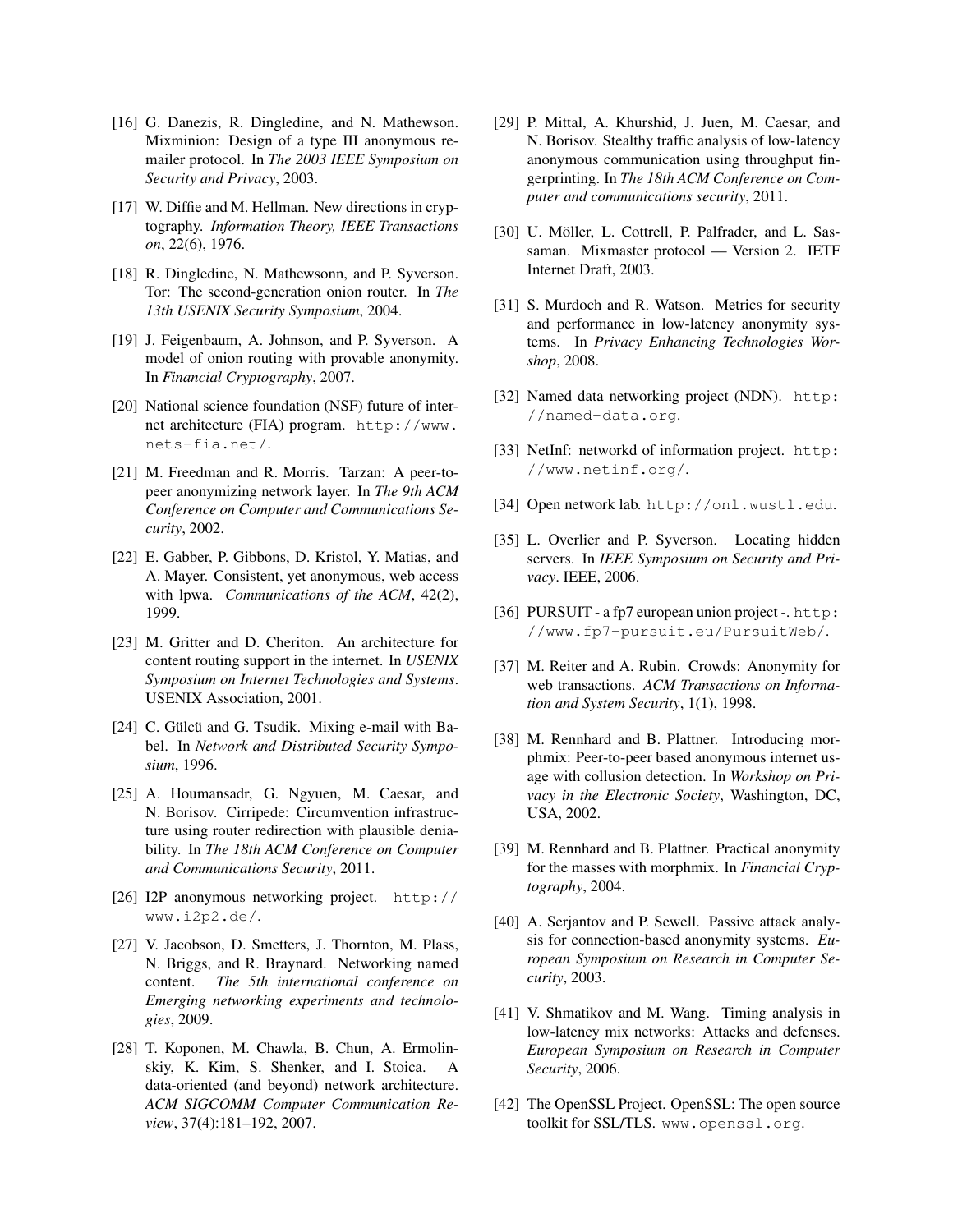- [43] M. Wright, M. Adler, B. Levine, and C. Shields. The predecessor attack: An analysis of a threat to anonymous communications systems. *ACM Transactions on Information and System Security (TIS-SEC)*, 7(4), 2004.
- [44] E. Wustrow, S. Wolchok, I. Goldberg, and J. A. Halderman. Telex: Anticensorship in the network infrastructure. In *The 20th USENIX Security Symposium*, 2011.

# A Security Proofs

*Justification of Claim 5.1:* Suppose that Claim 5.1 is false. Then, Adv can be used to construct an algorithm Sim that breaks the CPA-secure encryption scheme  $\mathcal E$ as follows: Sim plays the CPA-security game with a challenger, that selects a public key  $pk$ . Sim selects a public key  $pk_2$  and initializes  $Adv$ , that eventually returns two interests  $int^0, int^1$  of its choice. Sim sends  $c_0 = \mathcal{E}_{pk_2}(\text{int}^0)$  and  $c_1 = \mathcal{E}_{pk_2}(\text{int}^1)$  to the challenger, that returns  $c^* = \mathcal{E}_{pk}(c_b) = \mathcal{E}_{pk}(\mathcal{E}_{pk_2}(\text{int}^b))$ . Sim sends  $(c^*, c_0, c_1)$  to the challenger that eventually returns its choice  $b'$ . Sim outputs  $b'$  as its choice. The output of Sim is  $b' = b$  iff Adv guesses b' correctly. Since Adv guesses  $b'$  correctly with non negligible advantage over 1/2, Sim breaks the CPA-security of  $\mathcal E$  with non negligible advantage. This violates the hypothesis of Claim 5.1, and, therefore, such  $Adv$  cannot exist. П

*Proof of Theorem 5.1 — Consumer Anonymity (sketch).* We prove that each condition in Theorem 5.1 implies consumer anonymity:

1. Assume that, for each  $u' \neq u$  there exists no configuration  $C' \equiv_{Adv} C$  with respect to  $Adv$  such that  $C'(u') = C(u)$ . Adv cannot determine that  $C(u) \notin C'$  using only  $C_2(u)$ ,  $C_3(u)$  and  $C_4(u)$ : if  $C_1(u) = C'_1(u')$  for some  $C' \equiv_{Adv} C$  and u' (i.e. there exist an indistinguishable configuration with respect to  $Adv$  where a consumer different from  $u$ sends an interest to  $C_1(u)$  through interface if  $_G^{C_1(u)}$ and  $u, u' \in A_{\text{if}}_{i}c_{1}(u)$ , then there must exist a tuple  $C'(u') = C(u)$  since (a possibly compromised)  $r$  cannot process interests coming from consumers in the same anonymity set differently – that would imply that they are not in the same anonymity set. Therefore, for each configuration  $C' \equiv_{Adv} C$ , and for each  $u' \neq u \exists C_1'(u') = C_1(u) \Rightarrow \exists C'(u') =$  $C(u)$ .

For this reason,  $C'_1(u') \neq C_1(u)$  for all  $C' \equiv_{Adv} C$ and for all  $u' \neq u$ , i.e.  $\forall C'_1(u') = C_1(u)$ . $C(u) \notin$  $C'$ . This is true if and only if  $Adv$  controls at least one interface if  $i \in$  path  $C_4(u)$  for which  $u'$ is not in the anonymity set of if<sub>i</sub><sup>r</sup>, i.e.,  $\exists$ if<sub>i</sub><sup>r</sup>  $\in$ 

 $\mathsf{path}^{C_4(u)} \cap \mathsf{IF}_{Adv} \text{ s.t. } u' \notin A_{\mathsf{if}_i^r} \text{ Since this con-}$ tradicts the hypothesis, there must exist a configuration  $C'$  indistinguishable from  $C$  with respect to Adv such that  $C'(u') = C(u)$ .

2. We assume that, for each  $u' \neq u$ ,  $Adv$  can distinguish between interests from  $u$  from those from  $u'$  (i.e., condition 1 of theorem 5.1 does not hold). We show how to prove theorem 5.1 by reduction. Assume that there exists an efficient adversary  $Adv$  such that  $C_{Adv} = C \setminus \{u, u'\}$  and  $R_{Adv} = R \setminus \{r_1\}$  (i.e., Adv compromised all entities, except  $u, u'$  and  $r_1$ ). Suppose that  $C(u) = (r_1, r_2, p, \text{int}_{pk_1, pk_2}^0)$ ,  $C(u'$ ) =  $(r_1, r'_2, p', \text{int}_{pk_1, pk'_2}^1)$  for some  $r_2, r'_2, p, p', \text{int}^0, \text{int}^1$ . For each C', Adv outputs: 1 on input of  $C$  and 0 on input of  $C'$  with non-negligible probability, where  $C'(u) = C(u')$ and  $C'(u') = C(u)$ . In other words, there is no configuration for which  $C \equiv_{Adv} C'$  holds. We sketch how Adv can be used as a subroutine in a simulator Sim that breaks Claim 5.1.

Sim creates a random network topology  $N$  and inputs it to Adv. Sim also inputs the information that Adv would obtain by compromising all entities in N except  $u, u'$  and  $r_1$ . As such, Sim also includes  $\int_{p_{k_1},p_{k_2}}^{b}$  and  $\int_{p_{k_2}}^{b}$ , int $\int_{p_{k_2}}^{b}$  received from the challenger of Claim 5.1 to the input of Adv. Then, Sim sends to  $Adv$  configurations  $C$  and  $C'$ , where  $C$ is identical to C', except that  $C(u) = C'(u')$  and  $C(u') = C'(u)$ , and  $C(u) \neq C(u')$ . We have that  $b = 1$  iff Adv outputs 1. Since existence of Sim violates Claim 5.1, Adv cannot exits.

3. We assume that, for each  $u' \neq u$ ,  $Adv$  can distinguish between interests from  $u$  from those from  $u'$  (i.e., condition 1 of theorem 5.1 does not hold) and that the first router in  $u$ 's and u''s paths is compromised, i.e., condition 2 of theorem 5.1 does not hold. We then prove theorem 5.1 by reduction. Assume that there exists an efficient adversary Adv such that  $C_{Adv} = C \setminus \{u, u'\}$  and  $R_{Adv} = R \setminus \{r_2\}$  (i.e., Adv compromised all entities, except  $u, u'$  and  $r_2$ ). Suppose that  $C(u) = (r_1, r_2, p, \text{int}_{pk_1, pk_2}^0)$ ,  $C(u'$ ) =  $(r'_1, r_2, p', \text{int}_{pk'_1, pk_2})$  for some  $r_1, r'_1, p, p', \text{int}^0, \text{int}^1$ . For each C', Adv outputs 1 on input of  $C$ , and 0 on input of  $C'$ , where  $C'(u) = C(u')$  and  $C'(u') = C(u)$ . In other words, there is no configuration where  $C \equiv_{Adv} C'$ holds. We sketch how Adv can be used as a subroutine in a simulator Sim to determine, given  $\int_{nk_2}$  and  $\int_{nk_2}$ , whether  $\int_{nk_2}$  int'.

Sim creates a random network topology  $N$  and inputs it to Adv. Sim also inputs the information that Adv would obtain by compromising all enti-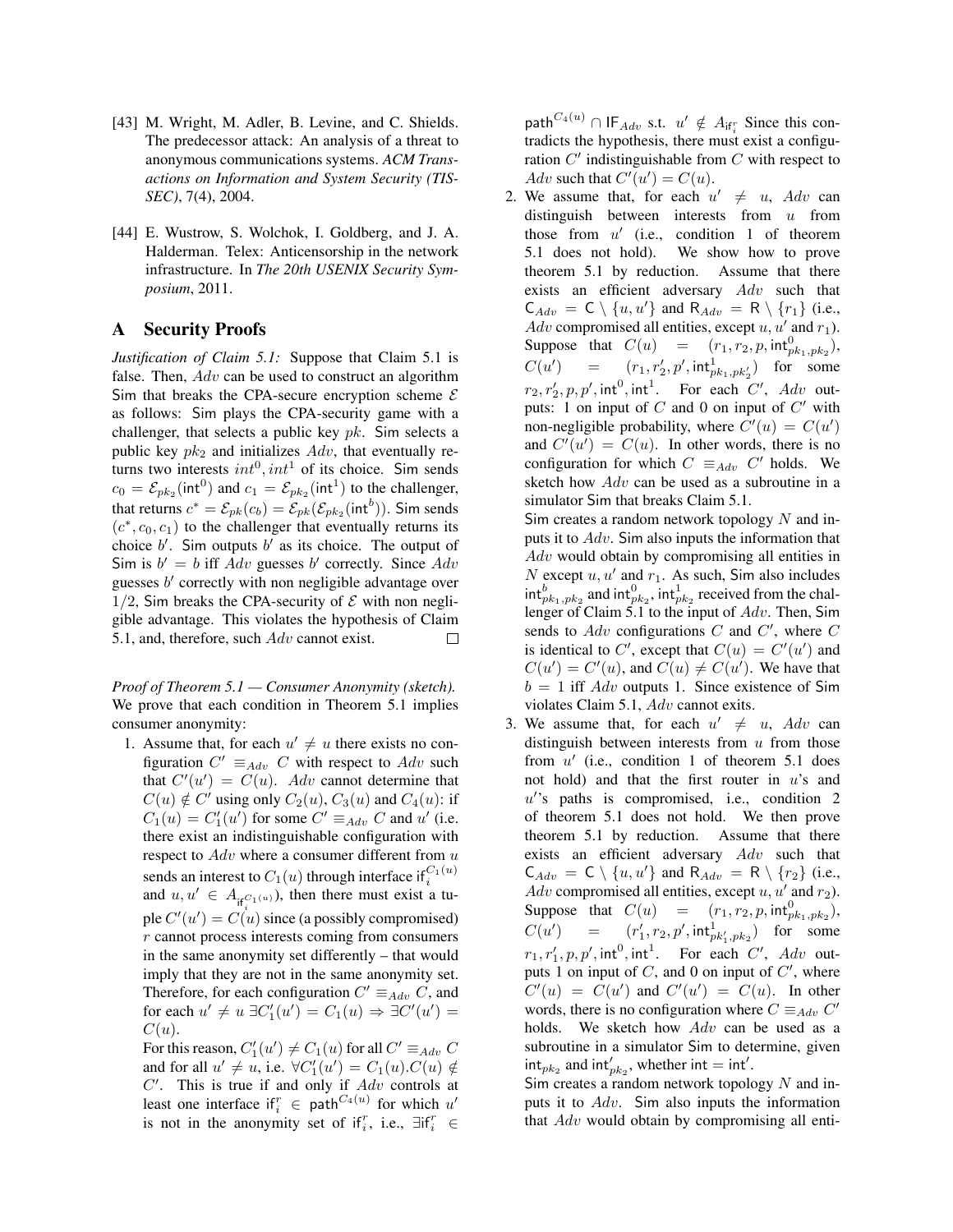ties in N except for  $u, u'$  and  $r_2$ . Sim interacts with the challenger of Claim 5.1 setting the innermost key of its challenge, denoted as  $\overline{pk_2}$ , to  $\perp$ . Sim receives  $\text{int}_{pk_1}^b$  for some  $\text{int}^0, \text{int}^1$  of its choice, and adds  $\mathrm{int}_{pk_1,\overline{pk_2}}^b$ ,  $\mathrm{int}_{pk_2}^b$  and  $\mathrm{int}_{pk_2}^b$  to the input of  $Adv$ . Then Sim sends to  $Adv$  configurations C and C', where C is identical to C' except that  $C(u) = C'(u')$  and  $C(u') = C'(u)$ , and  $C(u) \neq C(u')$ . We have that  $b = 1$  iff  $Adv$  outputs 1. Since the existence of Sim would violate Claim 5.1, Adv cannot exits. П

*Proof of Theorem 5.2 — Producer Anonymity (sketch).* We prove that each condition in Theorem 5.2 implies producer anonymity:

- 1. Let  $C_4(u)$  $=$  $p'_{p k_1, p k_2'}$  and let C  $C'$ be identical to C except that  $C'(u)$  =  $(C_1(u), C_2(u), C_3(u), C_4(u'))$  and  $C'(u')$  $\equiv$  $(C_1(u'), C_2(u'), C_3(u'), C_4(u))$ . In other words,  $C'$  is a configuration where  $int_{pk_1, pk_2}$  is sent to a producer different from  $p$ . In this setting,  $Adv$ can only distinguish  $C'$  and  $C$  by distinguishing  $C'(u)$  and  $C'(u')$ . Claim 5.1 guarantees that *Adv* that observes  $int_{pk_1,pk_2}$  and  $int'_{pk_1,pk'_2}$  cannot determine which corresponds to int and which – to int'. Moreover, Assumption 5.1 prevents  $Adv$ from linking the output of non-compromised router  $C_1(u)$  with  $int_{pk_1, pk_2}$  and  $int'_{pk_1, pk'_2}$ . Therefore,  $C \equiv_{Adv} C'.$
- 2. Similarly, let  $C_4(u') = \int \int u k_1, p k_2'$  and let  $C'$  be identical to C except that  $C'(u)$  =  $(C_1(u), C_2(u), C_3(u), C_4(u'))$  and  $C'(u') =$  $(C_1(u'), C_2(u'), C_3(u'), C_4(u))$ . We assume that  $C_1(u)$  and  $C_1(u')$  are compromised. In this setting,  $Adv$  can only distinguish between  $C'$  and  $C$ by distinguishing  $C'(u)$  and  $C'(u')$ . Claim 5.1 guarantees that any  $Adv$  that observes  $int_{pk_1,pk_2}$ and  $\int_{pk_1, pk_2'}$  cannot determine which corresponds to int and which - to int'. Moreover, Assumption 5.1 prevents *Adv* from linking the output of noncompromised router  $C_2(u)$  with  $\mathrm{int}_{pk_2}$  and  $\mathrm{int}'_{pk'_2}$ . Therefore,  $C \equiv_{Adv} C'$ .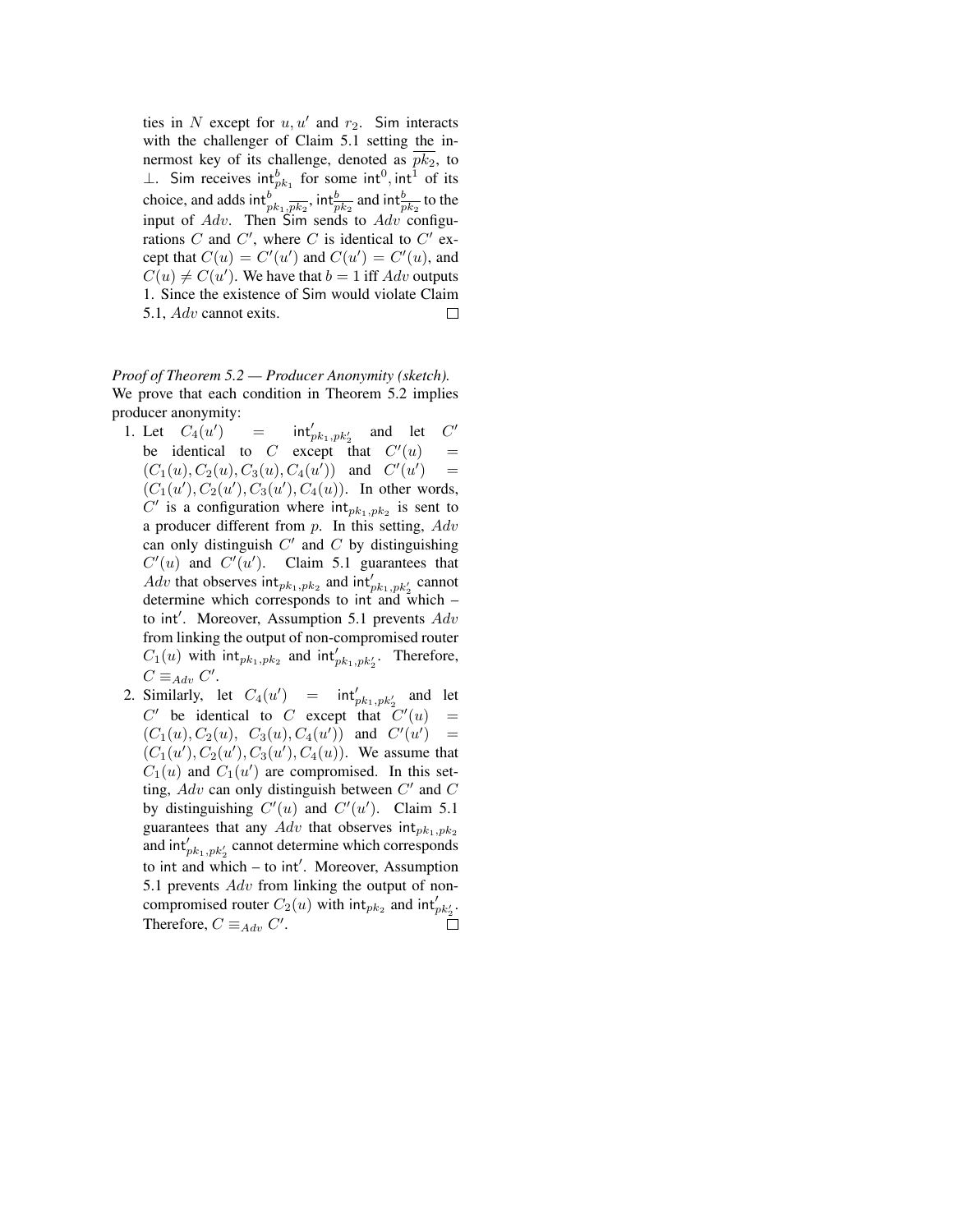# B Performance Evaluation: Additional Results



Figure 3. Round trip time for transferring 1, 10 and 100MB of content over NDN (limited anonymity)